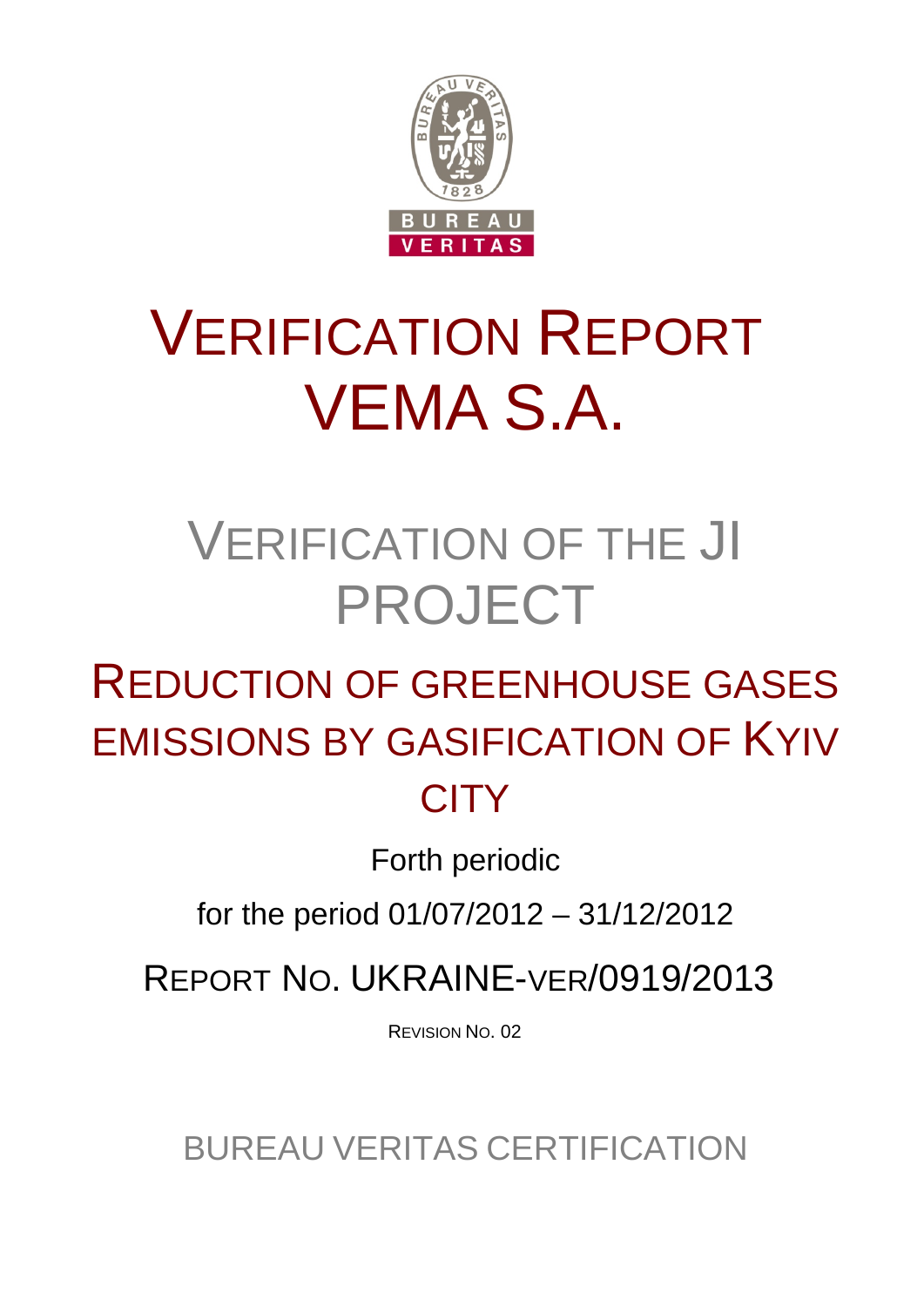

| Date of first issue:                                                                     | Organizational unit:   |                                                                                                                                                                                                                                                                                                                                                                                                                                                                                                                                                                                                                                                                                         |  |  |  |
|------------------------------------------------------------------------------------------|------------------------|-----------------------------------------------------------------------------------------------------------------------------------------------------------------------------------------------------------------------------------------------------------------------------------------------------------------------------------------------------------------------------------------------------------------------------------------------------------------------------------------------------------------------------------------------------------------------------------------------------------------------------------------------------------------------------------------|--|--|--|
| 15/03/2013                                                                               |                        | <b>Bureau Veritas Certification</b>                                                                                                                                                                                                                                                                                                                                                                                                                                                                                                                                                                                                                                                     |  |  |  |
|                                                                                          | <b>Holding SAS</b>     |                                                                                                                                                                                                                                                                                                                                                                                                                                                                                                                                                                                                                                                                                         |  |  |  |
| Client:                                                                                  | Client ref.:           |                                                                                                                                                                                                                                                                                                                                                                                                                                                                                                                                                                                                                                                                                         |  |  |  |
| <b>VEMA S.A.</b>                                                                         | <b>Fabian Knodel</b>   |                                                                                                                                                                                                                                                                                                                                                                                                                                                                                                                                                                                                                                                                                         |  |  |  |
|                                                                                          |                        |                                                                                                                                                                                                                                                                                                                                                                                                                                                                                                                                                                                                                                                                                         |  |  |  |
| Summary:                                                                                 |                        | Bureau Veritas Certification has made the forth periodic verification for the period from July 1, 20 2 to                                                                                                                                                                                                                                                                                                                                                                                                                                                                                                                                                                               |  |  |  |
|                                                                                          |                        | December 31, 2012 of the "Reduction of greenhouse gases emissions by gasification of Kyiv city" project of<br>VEMA S.A., located in Kyiv city, Ukraine, and applying JI specific approach, on the basis of UNFCCC cetteria<br>for the JI, as well as criteria given to provide for consistent project operations, monitoring and reparting.<br>UNFCCC criteria (but for the crediting period) refer to Article 6 of the Kyoto Protocol, the JI rules and<br>modalities and the subsequent decisions by the JI Supervisory Committee, as well as the host country crittica.                                                                                                              |  |  |  |
|                                                                                          |                        | The verification scope is defined as a periodic independent review and ex post determination by the Accredited<br>Entity of the monitored reductions in GHG emissions during defined verification period, and consisted of the<br>following three phases: i) desk review of the monitoring report against project design and the baseline and<br>monitoring plan; ii) follow-up interviews with project stakeholders; iii) resolution of outstanding issues and the<br>issuance of the final verification report and opinion. The overall verification, from Contract Review to<br>Verification Report & Opinion, was conducted using Bureau Veritas Certification internal procedures. |  |  |  |
| Actions Requests (CR, CAR and FAR), presented in Appendix A.                             |                        | The first output of the verification process is a list of Clarification, Corrective Actions Requests, Forward                                                                                                                                                                                                                                                                                                                                                                                                                                                                                                                                                                           |  |  |  |
|                                                                                          |                        | In summary, Bureau Veritas Certification confirms that the project is implemented as planned and descrited in<br>approved project design documents. Installed equipment that is essential for generating emission reduction<br>runs reliably and is calibrated appropriately. The monitoring system is in place and the project is generating<br>GHG emission reductions. The GHG emission reduction is calculated without material errors and the ERUs<br>issued totalize 214 606 tonnes of CO2 equivalent for the monitoring period from 01/07/2012 to 31/12/2012                                                                                                                     |  |  |  |
|                                                                                          |                        | Our opinion relates to the project's GHG emissions and resulting GHG emission reductions reported and<br>related to the approved project baseline and monitoring plan, and its associated documents.                                                                                                                                                                                                                                                                                                                                                                                                                                                                                    |  |  |  |
| Report No.:                                                                              | Subject Group:         |                                                                                                                                                                                                                                                                                                                                                                                                                                                                                                                                                                                                                                                                                         |  |  |  |
|                                                                                          |                        |                                                                                                                                                                                                                                                                                                                                                                                                                                                                                                                                                                                                                                                                                         |  |  |  |
| UKRAINE-ver/0919/2013                                                                    | JI                     |                                                                                                                                                                                                                                                                                                                                                                                                                                                                                                                                                                                                                                                                                         |  |  |  |
|                                                                                          |                        |                                                                                                                                                                                                                                                                                                                                                                                                                                                                                                                                                                                                                                                                                         |  |  |  |
| Project title:<br>Reduction of greenhouse gases emissions                                |                        |                                                                                                                                                                                                                                                                                                                                                                                                                                                                                                                                                                                                                                                                                         |  |  |  |
| by gasification of Kyiv city                                                             |                        |                                                                                                                                                                                                                                                                                                                                                                                                                                                                                                                                                                                                                                                                                         |  |  |  |
| Work carried out by:                                                                     | Epy                    |                                                                                                                                                                                                                                                                                                                                                                                                                                                                                                                                                                                                                                                                                         |  |  |  |
| Vyacheslav Yeriomin - Team Leader, Lead                                                  |                        |                                                                                                                                                                                                                                                                                                                                                                                                                                                                                                                                                                                                                                                                                         |  |  |  |
| Verifier                                                                                 |                        |                                                                                                                                                                                                                                                                                                                                                                                                                                                                                                                                                                                                                                                                                         |  |  |  |
| Sergii Verteletskiy - Team Member, Verifier                                              |                        |                                                                                                                                                                                                                                                                                                                                                                                                                                                                                                                                                                                                                                                                                         |  |  |  |
|                                                                                          |                        |                                                                                                                                                                                                                                                                                                                                                                                                                                                                                                                                                                                                                                                                                         |  |  |  |
| Work reviewed by:                                                                        |                        |                                                                                                                                                                                                                                                                                                                                                                                                                                                                                                                                                                                                                                                                                         |  |  |  |
| Ivan Sokolov - Internal Technical Reviewer<br>Borys Kostyukovskyy - Technical specialist |                        | $\times$<br>No distribution without permission from the<br>Client or responsible organizational unit<br><b>Certifica</b>                                                                                                                                                                                                                                                                                                                                                                                                                                                                                                                                                                |  |  |  |
| Work approved by:                                                                        |                        | SAS                                                                                                                                                                                                                                                                                                                                                                                                                                                                                                                                                                                                                                                                                     |  |  |  |
| Ivan Sokolov - Operational Manager<br>Limited distribution                               |                        |                                                                                                                                                                                                                                                                                                                                                                                                                                                                                                                                                                                                                                                                                         |  |  |  |
| Date of this revision:<br>Rev. No.:<br>15/04/2013<br>03                                  | Number of pages:<br>28 | Unrestricted distribution                                                                                                                                                                                                                                                                                                                                                                                                                                                                                                                                                                                                                                                               |  |  |  |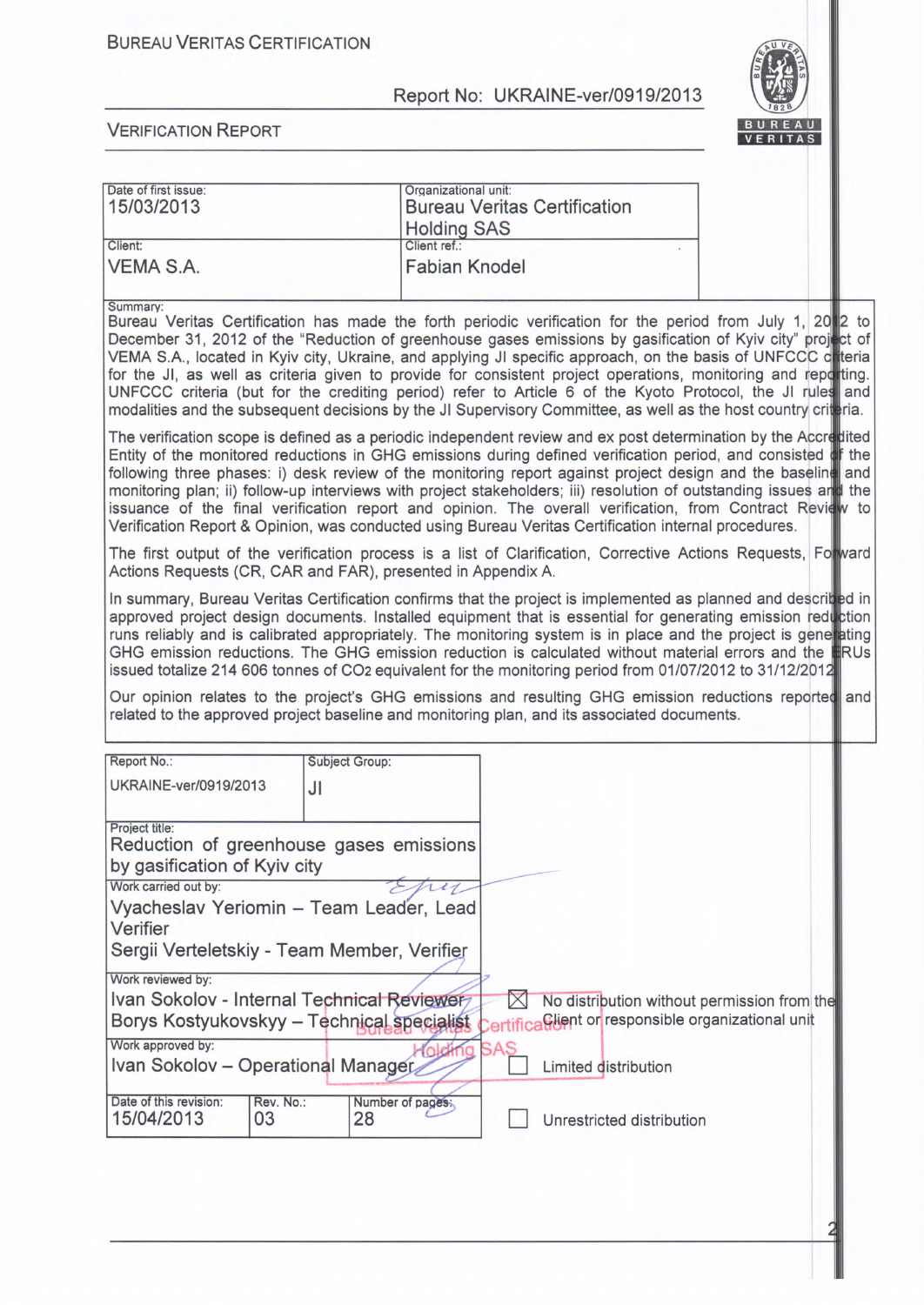

VERIFICATION REPORT

## *Table of Contents Page*

| $\mathbf{1}$<br>1.1 | Objective                                                                    | 4              |
|---------------------|------------------------------------------------------------------------------|----------------|
| 1.2                 | Scope                                                                        | $\overline{4}$ |
| 1.3                 | Verification team                                                            | $\overline{4}$ |
| $\overline{2}$      |                                                                              |                |
| 2.1                 | Review of documents                                                          | 5              |
| 2.2                 | Follow-up Interviews                                                         | 6              |
| 2.3                 | Resolution of Clarification, Corrective and Forward Action<br>Requests       | 6              |
| 3                   |                                                                              |                |
| 3.1                 | Remaining issues and FARs from previous verifications                        | 8              |
| 3.2                 | Project approval by Parties involved (90-91)                                 | 8              |
| 3.3                 | Project implementation (92-93)                                               | 8              |
| 3.4                 | Compliance of the monitoring plan with the monitoring<br>methodology (94-98) | 10             |
| 3.5                 | Revision of monitoring plan (99-100)                                         | 11             |
| 3.6                 | Data management (101)                                                        | 11             |
| 3.7                 | Verification regarding programmes of activities (102-110)                    | 13             |
| $\overline{4}$      |                                                                              |                |
| 5                   |                                                                              |                |
|                     | APPENDIX A: COMPANY PROJECT VERIFICATION PROTOCOL  19                        |                |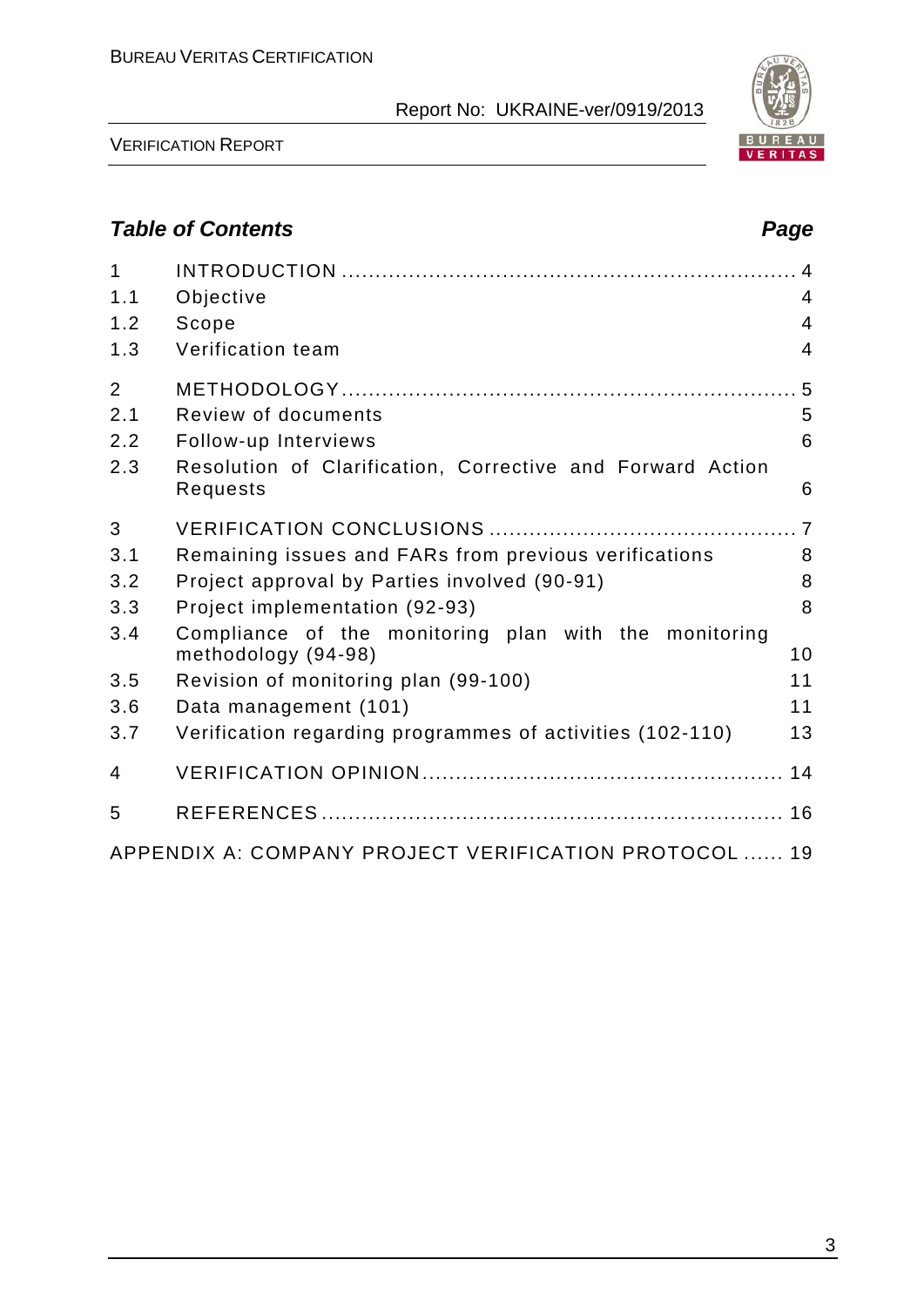

VERIFICATION REPORT

## **1 INTRODUCTION**

VEMA S.A. has commissioned Bureau Veritas Certification to verify the emissions reductions of its JI project "Reduction of greenhouse gases emissions by gasification of Kyiv city" (hereafter called "the project") located in Kyiv city, Ukraine.

This report summarizes the findings of the verification of the project, performed on the basis of UNFCCC criteria, as well as criteria given to provide for consistent project operations, monitoring and reporting.

The verification covers the period from July 1, 2012 to December 31, 2012.

## **1.1 Objective**

Verification is the periodic independent review and ex post determination by the Accredited Independent Entity of the monitored reductions in GHG emissions during defined verification period.

The objective of verification can be divided in Initial Verification and Periodic Verification.

UNFCCC criteria refer to Article 6 of the Kyoto Protocol, the JI rules and modalities and the subsequent decisions by the JI Supervisory Committee, as well as the host country criteria.

#### **1.2 Scope**

The verification scope is defined as an independent and objective review of the project design document, the project's baseline study, and monitoring plan, and monitoring report and other relevant documents. The information in these documents is reviewed against Kyoto Protocol requirements, UNFCCC rules and associated interpretations.

The verification is not meant to provide any consulting towards the Client. However, stated requests for clarifications, corrective and/or forward actions may provide input for improvement of the project monitoring towards reductions in the GHG emissions.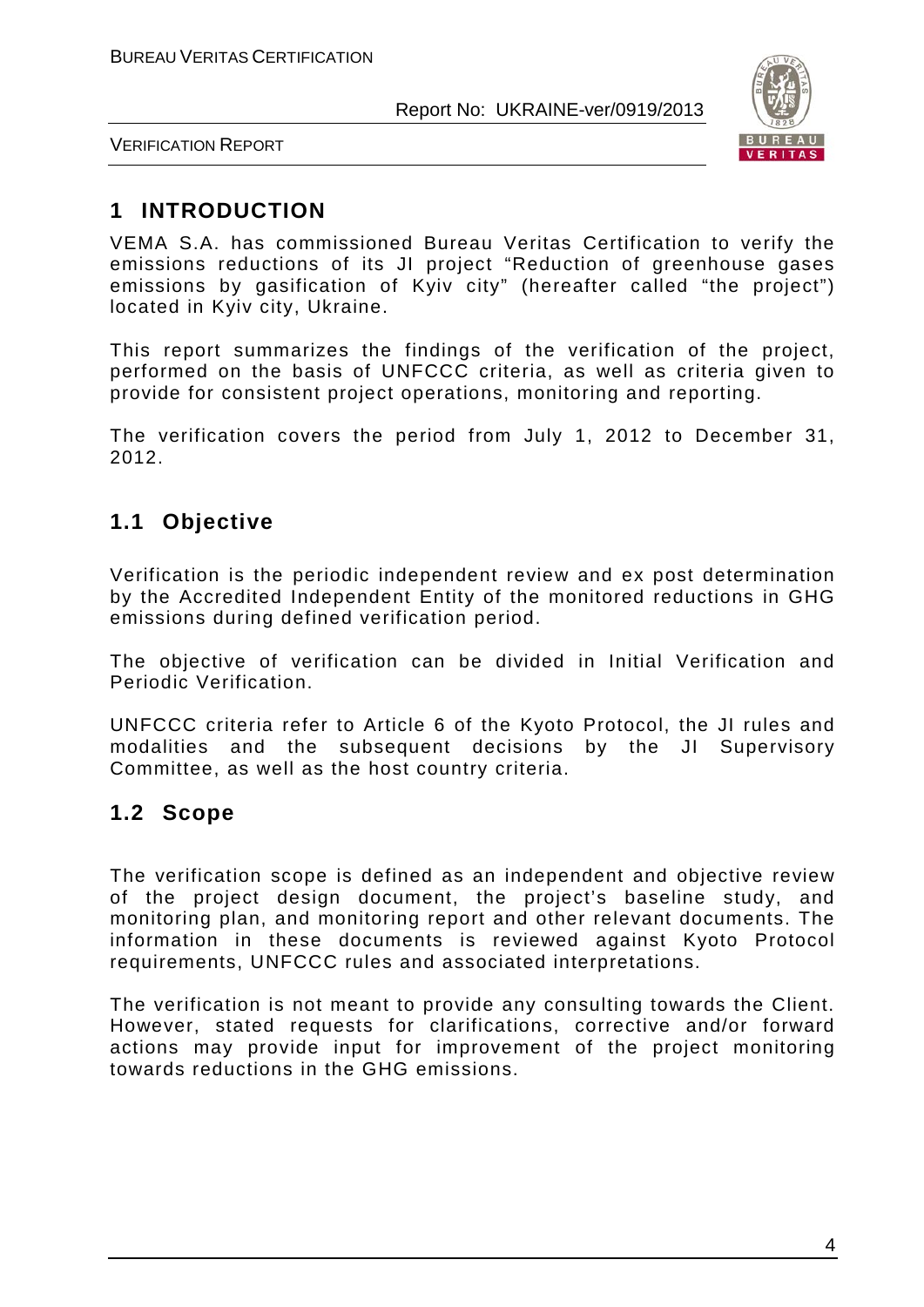

VERIFICATION REPORT

## **1.3 Verification Team**

The verification team consists of the following personnel: Vyacheslav Yeriomin Bureau Veritas Certification, Team Leader

Sergii Verteletskiy Bureau Veritas Certification, Team Member, Verifier

This verification report was reviewed by:

Ivan Sokolov

Bureau Veritas Certification, Internal Technical Reviewer

Borys Kostyukovskyy Bureau Veritas Certification, Technical Specialist

## **2 METHODOLOGY**

The overall verification, from Contract Review to Verification Report & Opinion, was conducted using Bureau Veritas Certification internal procedures.

In order to ensure transparency, a verification protocol was customized for the project, according to the version 01 of the Joint Implementation Determination and Verification Manual, issued by the Joint Implementation Supervisory Committee at its 19 meeting on 04/12/2009. The protocol shows, in a transparent manner, criteria (requirements), means of verification and the results from verifying the identified criteria. The verification protocol serves the following purposes:

- It organizes, details and clarifies the requirements a JI project is expected to meet;
- It ensures a transparent verification process where the verifier will document how a particular requirement has been verified and the result of the verification.

The completed verification protocol is enclosed in Appendix A to this report.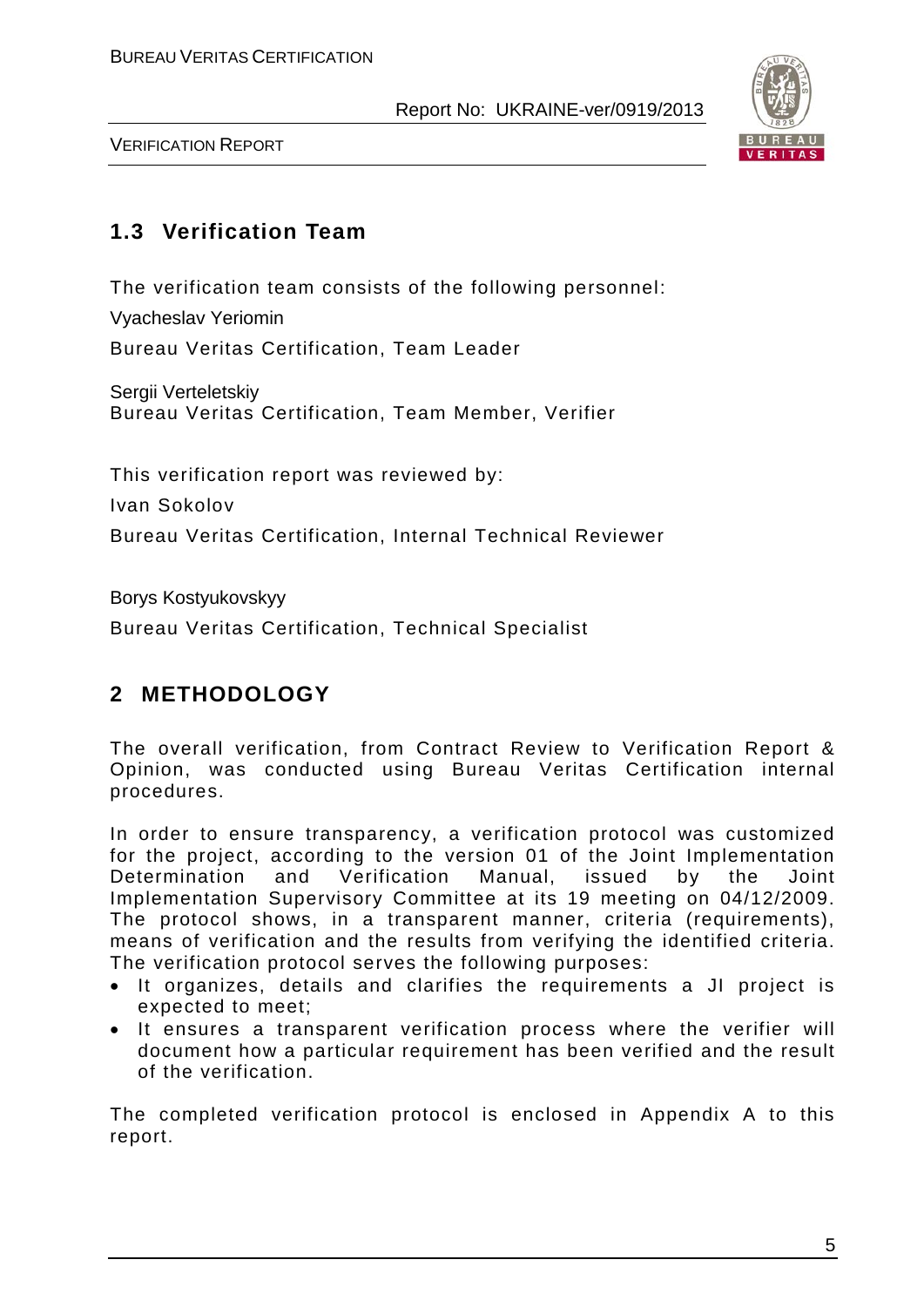

VERIFICATION REPORT

#### **2.1 Review of Documents**

The Monitoring Report (MR) submitted by VEMA S.A. and additional background documents related to the project design and baseline, i.e. country Law, Project Design Document (PDD), Approved CDM methodology, Determination Report of the project issued by Bureau Veritas Certification Holding SAS No. UKRAINE-det/0442/2012 version 01 as of 06/06/2012, Guidance on criteria for baseline setting and monitoring, Host party criteria, the Kyoto Protocol, Clarifications on Verification Requirements to be Checked by an Accredited Independent Entity were reviewed.

The verification findings presented in this report relate to the Monitoring Report for the period from 01/07/2012 to 31/12/2012 version 01 of February 28, 2013 and version 02 of March 21, 2013 and the project as described in the determined PDD.

#### **2.2 Follow-up Interviews**

On 01/04/2013 Bureau Veritas Certification verification team conducted a visit to the project site (PJSC "Kyivgas") and performed (on-site) interviews with project stakeholders to confirm selected information and to resolve issues identified in the document review. Representatives of VEMA S.A. and PJSC "Kyivgas" were interviewed (see References). The main topics of the interviews are summarized in Table 1.

| Interviewed<br>organization | <b>Interview topics</b>                                                    |
|-----------------------------|----------------------------------------------------------------------------|
| PJSC "Kyivgas"              | Organizational structure<br>⋗                                              |
|                             | Responsibilities and authorities<br>⋗                                      |
|                             | Roles and responsibilities relating to data collection and processing<br>⋗ |
|                             | Equipment installation<br>⋗                                                |
|                             | Data logging archiving and reporting<br>➤                                  |
|                             | Metering equipment control<br>⋗                                            |
|                             | Metering record keeping system, database<br>⋗                              |
|                             | IT management<br>⋗                                                         |
|                             | Personnel training                                                         |
|                             | Quality control procedures and technology<br>⋗                             |
|                             | Internal audit and inspections<br>⋗                                        |
| Consultant:                 | Baseline methodology<br>➤                                                  |
| VEMA S.A.                   | Monitoring plan<br>⋗                                                       |
|                             | Monitoring report<br>⋗                                                     |
|                             | Deviations from the PDD<br>⋗                                               |

#### **Table 1 Interview topics**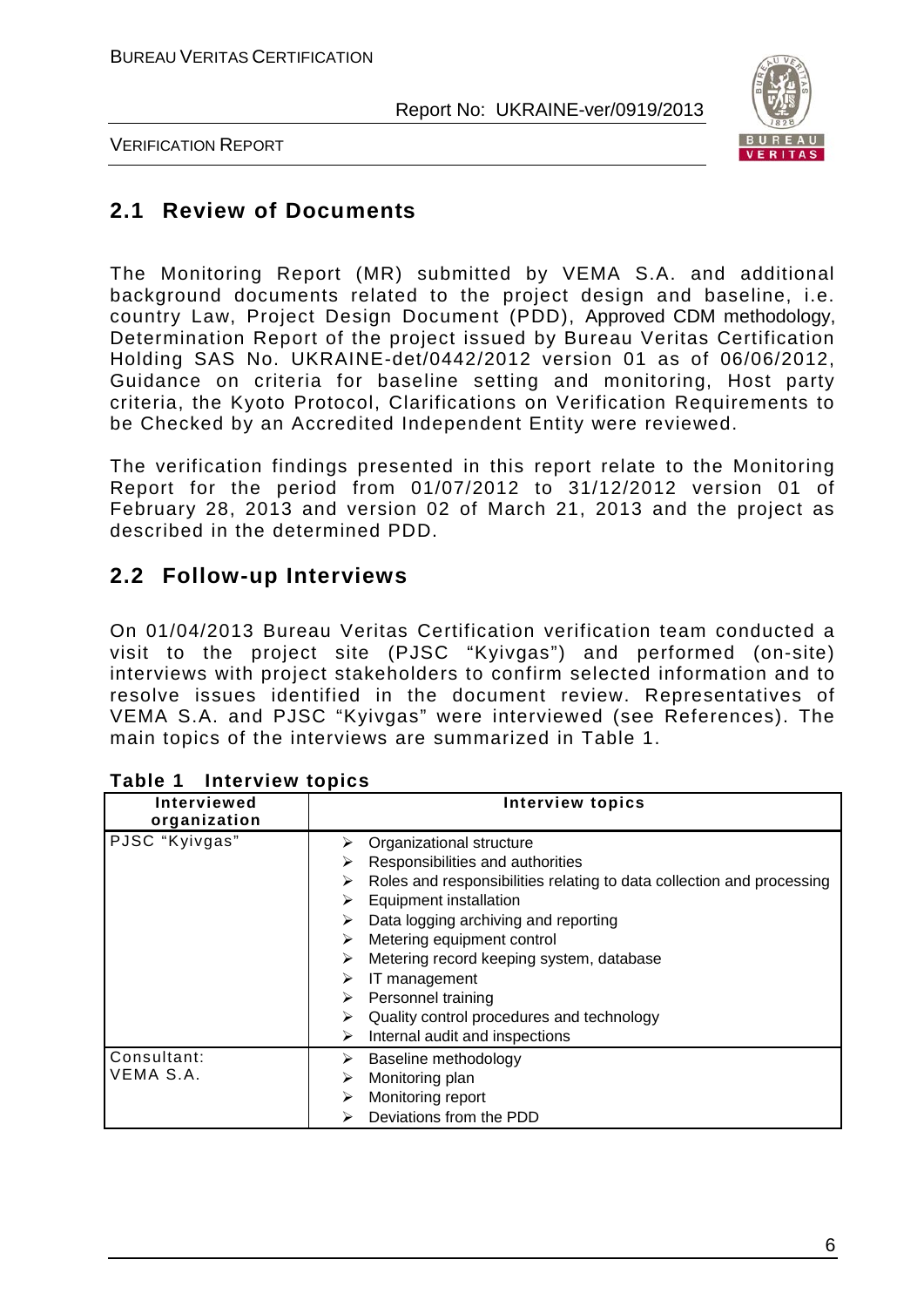

VERIFICATION REPORT

#### **2.3 Resolution of Clarification, Corrective and Forward Action Requests**

The objective of this phase of the verification is to raise the requests for corrective actions and clarification and any other outstanding issues that needed to be clarified for Bureau Veritas Certification positive conclusion on the GHG emission reduction calculation.

If the Verification Team, in assessing the monitoring report and supporting documents, identifies issues that need to be corrected, clarified or improved with regard to the monitoring requirements, it should raise these issues and inform the project participants of these issues in the form of:

(a) Corrective action request (CAR), requesting the project participants to correct a mistake that is not in accordance with the monitoring plan;

(b) Clarification request (CL), requesting the project participants to provide additional information for the Verification Team to assess compliance with the monitoring plan

(c) Forward action request (FAR), informing the project participants of an issue, relating to the monitoring that needs to be reviewed during the next verification period.

The Verification Team will make an objective assessment as to whether the actions taken by the project participants, if any, satisfactorily resolve the issues raised, if any, and should conclude its findings of the verification.

To guarantee the transparency of the verification process, the concerns raised are documented in more detail in the verification protocol in Appendix A.

## **3 VERIFICATION CONCLUSIONS**

In the following sections, the conclusions of the verification are stated.

The findings from the desk review of the original monitoring documents and the findings from interviews during the follow up visit are described in the Verification Protocol in Appendix A.

The Clarification, Corrective and Forward Action Requests are stated, where applicable, in the following sections and are further documented in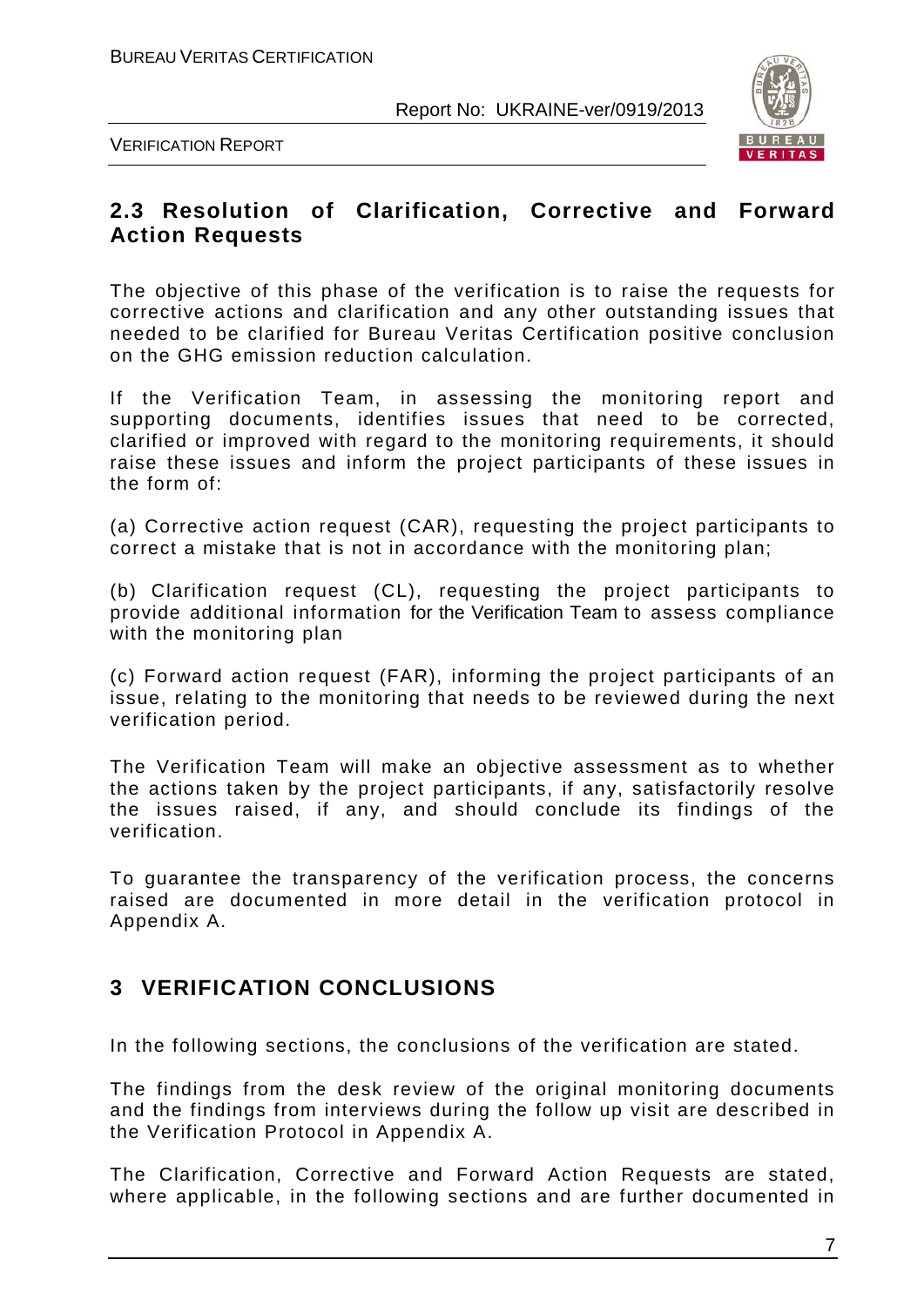

VERIFICATION REPORT

the Verification Protocol in Appendix A. The verification of the Project resulted in 2 Corrective Action Requests and 2 Clarification Requests.

The number between brackets at the end of each section corresponds to the DVM paragraph.

#### **3.1 Remaining issues and FARs from previous verifications**

There aren't any CLs, CARs and FARs from previous verifications.

## **3.2 Project approval by Parties involved (90-91)**

The project was approved by the host Party (Ukraine) - the Letter of Approval No. 2092/23/7 dated 03/08/2012 issued by the State Environmental Investment Agency of Ukraine. The project was also approved by the party  $-$  buyer of the emission reduction units (Switzerland) - Letter of Approval No.J294-0485 dated 30/05/2012 issued by the Federal Office for the Environment FOEN of Switzerland.

The abovementioned written approvals are unconditional.

The identified areas of concern as to the project approval by the parties involved, project participants responses and Bureau Veritas Certification's conclusions are described in Appendix A to this report (refer to CAR 01).

## **3.3 Project implementation (92-93)**

The main purpose of the project is reduction of greenhouse gas emissions by changing the structure of fuel consumption in industrial, utility, administrative and private sectors of Kyiv city by replacing solid and liquid fuels with natural gas.

The project provides for the construction and expansion of the gas distribution systems (GDS) of Kyiv city, which will also improve the energy efficiency of thermal power generation due to the transition of existing heat-generating systems to natural gas. The project initiated by PJSC "Kyivgas" results in the reduction of greenhouse gas (GHG) emissions into the atmosphere and improves the environmental situation in the region.

The project activities include:

Ensuring of the supply of natural gas (gasification) to end users by means of the construction and reconstruction of gas distribution networks;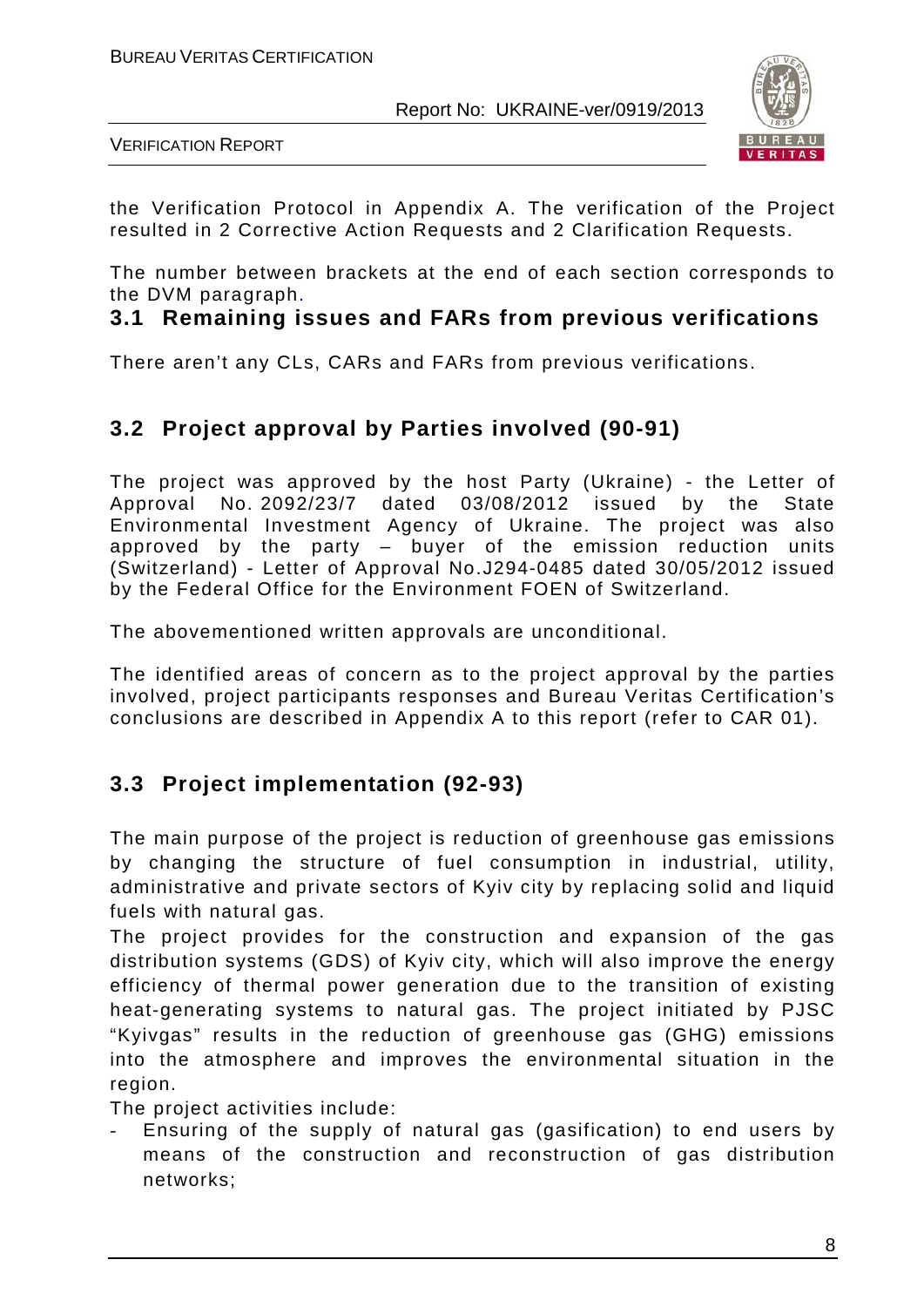

VERIFICATION REPORT

- Replacement of solid and liquid fuels with natural gas;
- Increase in heat energy efficiency;
- Reduction of greenhouse gases under the Joint Implementation (JI) Mechanism.

Implementation of project activities started in late 2006, as stated in the determined PDD version 02. However, emission reductions achieved in 2006 are conservatively excluded from the calculation.

Project implementation status in the reporting period of 01/07/2012 – 31/12/2012 is provided in Table 2 below.

#### **Table 2 Project implementation status during the reporting monitoring period from 01/01/2012 to 30/06/2012**

| <b>Measures</b>                                   |
|---------------------------------------------------|
| Construction of gas distribution networks, ths km |
| $01/07/2012 - 31/12/2012$                         |
| 0.0016558                                         |

Status of the project activity implementation complies with the project plan included in the determined PDD version 02.

Details of measures that were implemented, and the number of equipment units installed in the period from July 1, 2012 to December 31, 2012 by departments and offices are provided in Annex 2 to the Monitoring Report.

The starting date of the crediting period has not changed and remains the date when the first emission reductions are expected to be generated, namely: January 1, 2007.

The monitoring system is in place.

Monitoring equipment, such as natural gas meters, meets industry standards of Ukraine. All monitoring equipment is included in the detailed verification (calibration) plan and tested at intervals prescribed by the manufacturers of such equipment.

The impact of the project "Reduction of greenhouse gases emissions by gasification of Kyiv city" on the environment during the construction work can be assessed as tolerable. Project facilities are not included in the list of activities and facilities of environmental hazard. Completed analysis of the impact of facilities on the environment, which considers all factors, showed that in the normal technical operational mode they will neither cause any negative processes in the environment of the region, nor lead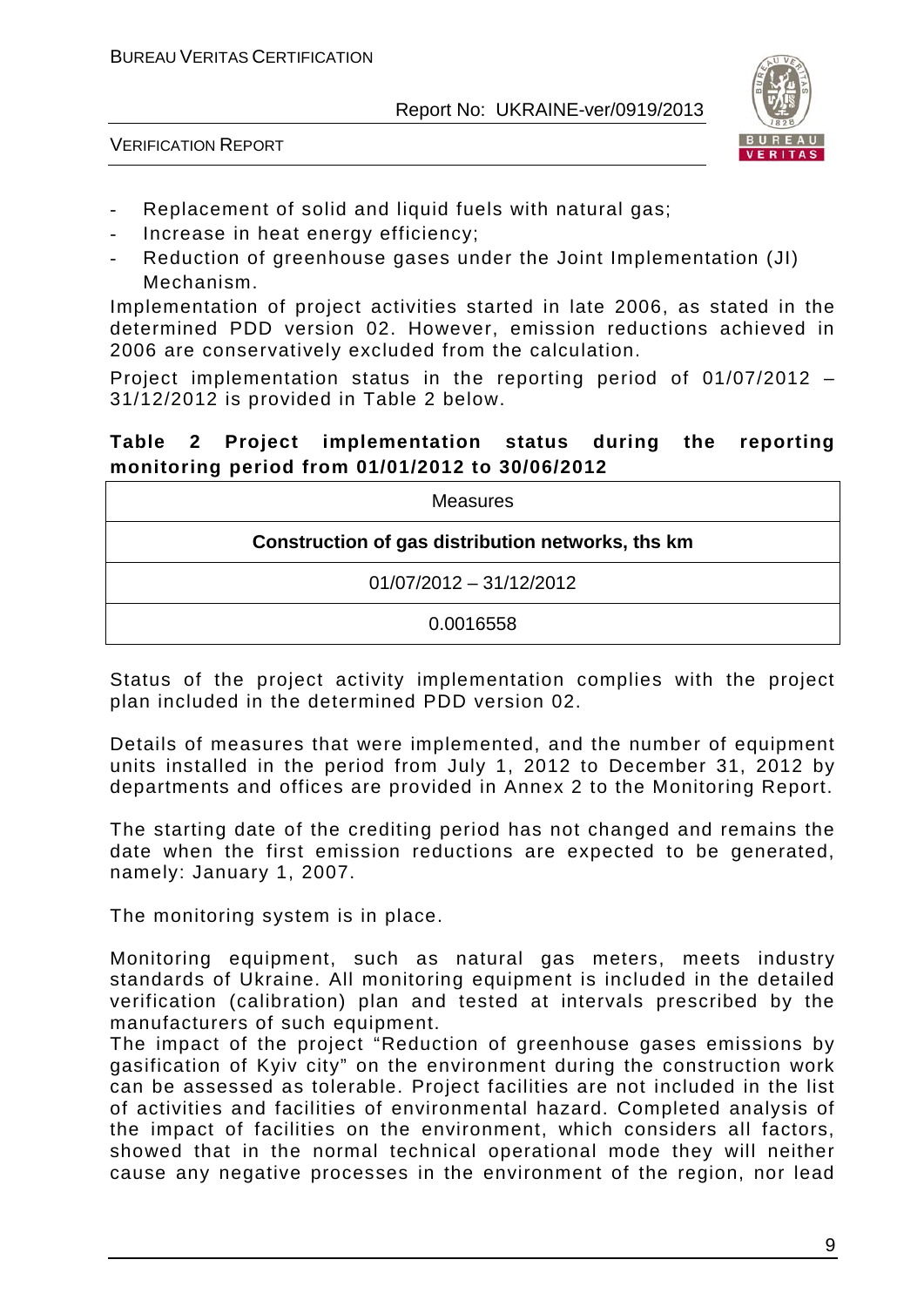

VERIFICATION REPORT

to any negative social and economic consequences and the risk of accidents and their possible impact is minimized.

As part of procedures undertaken at the request of relevant state services, the company reports on environmental performance on a periodical basis. Environmental department of PJSC "Kyivgas" develops quarterly reports in accordance with the Form No.2-TP (air) that is provided to local government statistics.

The project scenario provides for expansion of the territorial gas supply system, which includes construction and reconstruction of the gas distribution networks (GDN) and related equipment. The project provides for modernization of the fuel consumption system of Kyiv city by means of transition of heat-generating systems to natural gas and transferring the consumers from centralized to individual heating and hot water supply systems, which, in turn, leads to the use of more efficient and environmentally friendly fossil fuel (natural gas), improvement of the quality of heating and hot water supply services, reduction of thermal energy consumption due to increased efficiency of individual systems in comparison with the centralized ones.

The identified areas of concern as to the project implementation, project participants responses and Bureau Veritas Certification's conclusions are described in Appendix A to this report (refer to CL 01).

#### **3.4 Compliance of the monitoring plan with the monitoring methodology (94-98)**

The monitoring occurred in accordance with the monitoring plan included in the PDD regarding which the determination has been deemed final and is so listed on the UNFCCC JI website.

For calculating the emission reductions, key factors, such as volume of natural gas to be supplied to the consumers, existing tariffs for natural gas transportation, public policy in the field of gas supply, experience in implementing activities provided by the project, current practice that exists in this field in Ukraine, financial costs and background, sectoral reform policy in the field of gas supply and legislation, influencing the baseline emissions and the activity level of the project and the emissions as well as risks associated with the project were taken into account, as appropriate.

Data sources used for calculating emission reductions such as appropriately calibrated measuring devices, survey of carbon dioxide emission factors are clearly identified, reliable and transparent.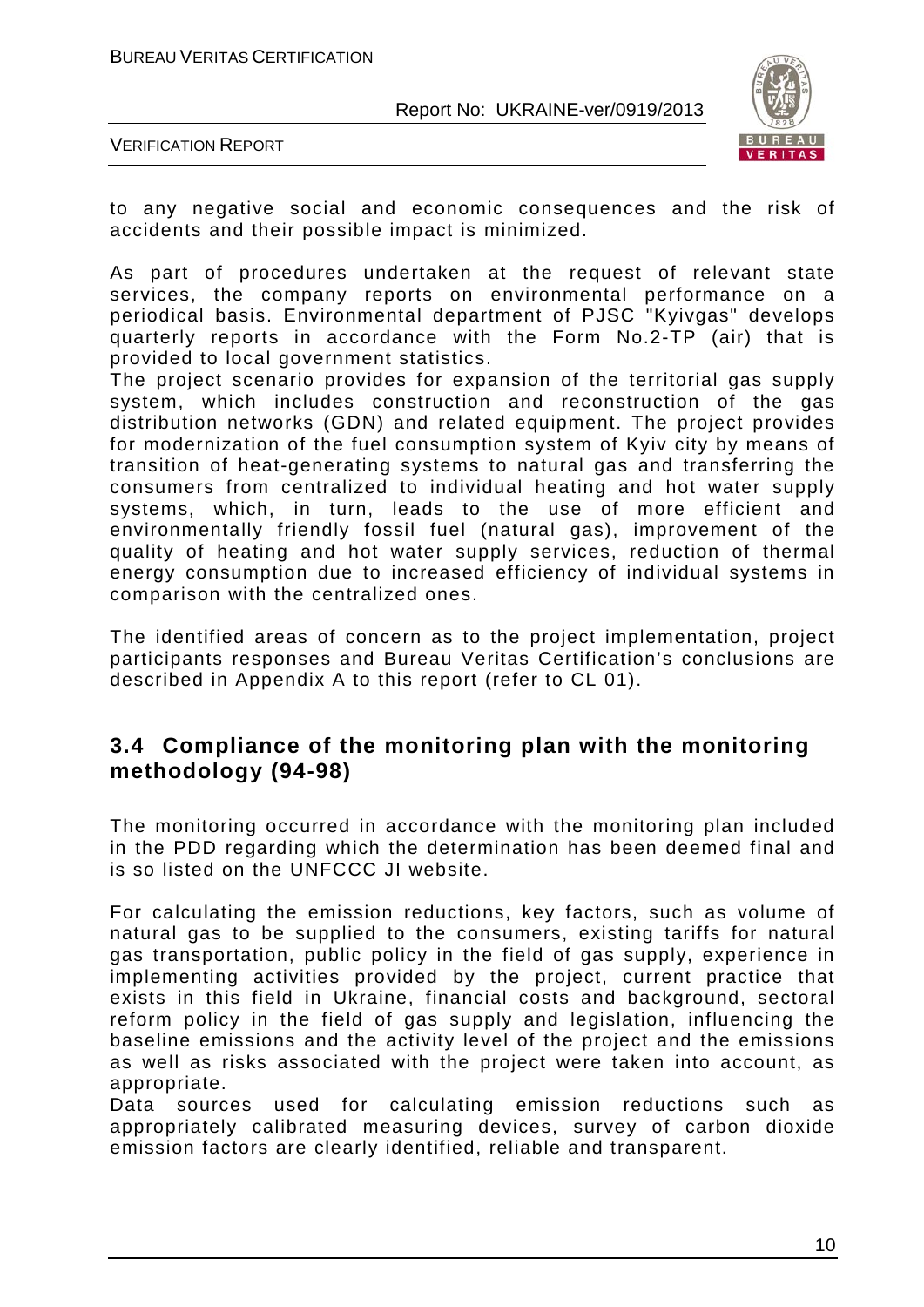

VERIFICATION REPORT

Carbon dioxide emission factor for natural gas combustion, carbon dioxide emission factor for fossil fuel combustion, default emission factor for methane at technological gas equipment at end consumer's place, default emission factor for methane in the process of natural gas transportation and distribution, reduced GHG emission factor for natural gas transportation to end consumers are selected by carefully balancing accuracy and reasonableness, and appropriately justified of the choice.

The calculation of emission reductions is based on conservative assumptions and the most plausible scenarios in a transparent manner.

The monitoring periods per component of the project are clearly specified in the monitoring report and do not overlap with those for which verifications were already deemed final in the past.

The identified areas of concern as to the compliance of the monitoring plan with the monitoring methodology, project participants responses and Bureau Veritas Certification's conclusions are described in Appendix A to this report (refer to CAR 02).

## **3.5 Revision of monitoring plan (99-100)**

Not applicable.

## **3.6 Data management (101)**

The data and their sources, provided in monitoring report, are clearly identified, reliable and transparent.

The implementation of data collection procedures is in accordance with the monitoring plan provided in the PDD, including the quality control and quality assurance procedures.

The function of the monitoring equipment, including its calibration status, is in order.

According to the current Law "On metrology and metrological activity", all metering equipment in Ukraine shall meet the specified requirements of relevant standards and is subject to periodic calibration. Intercalibration periods are stated in Section B.1. of the MR.

The project complies with the legislative requirements relating to calibration and verification.

The evidence and records used for the monitoring are maintained in a traceable manner.

Data collection and management system is in accordance with the monitoring plan provided in the PDD.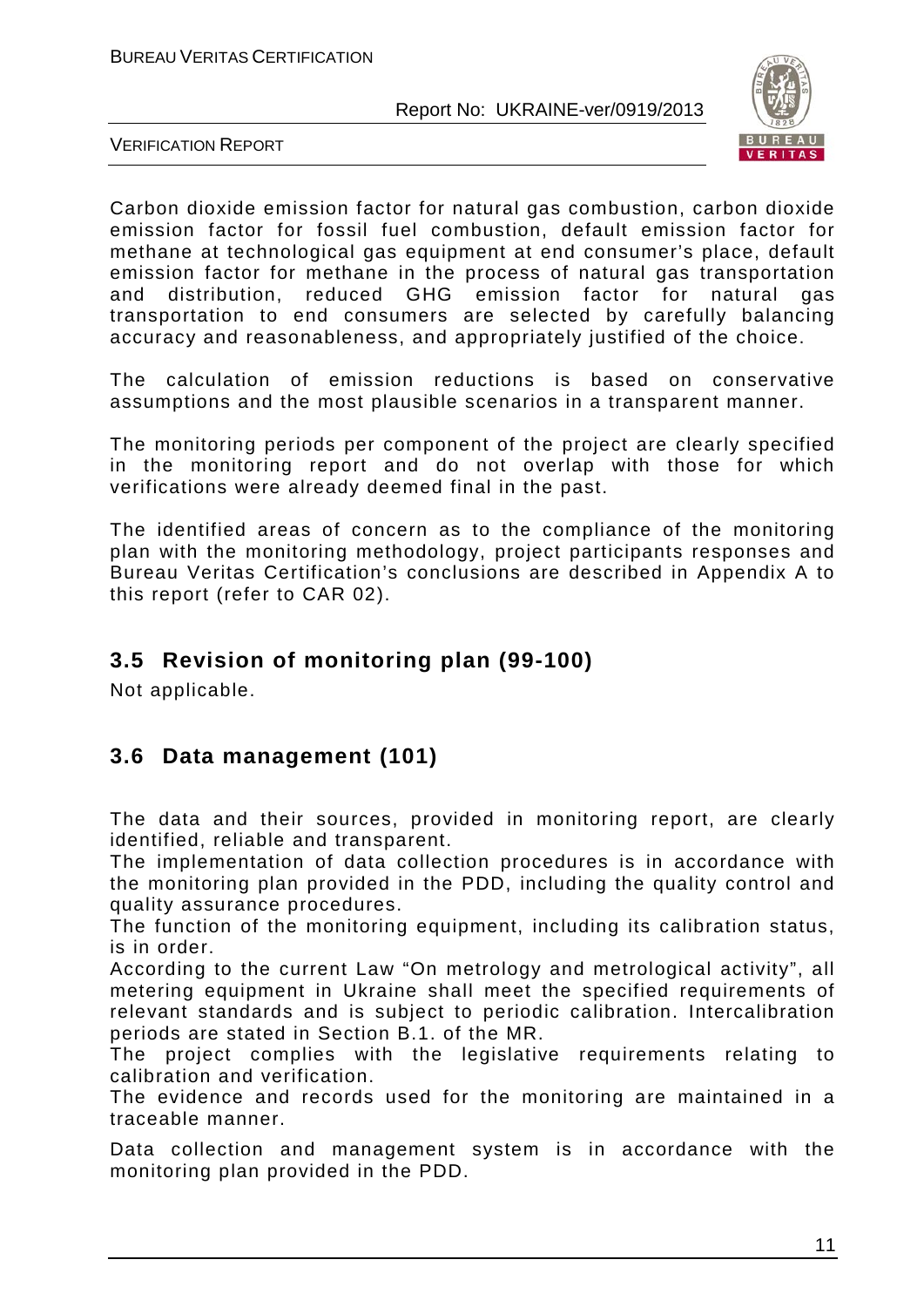

VERIFICATION REPORT

The most objective and cumulative indicator that provides a clear picture of whether emission reduction took place is natural gas consumption. The substitution of fuel oil and coal with natural gas leads to GHG emission reductions. In addition, systems of energy carrier transportation, preparation and combustion show higher efficiency if a switch to natural gas occurs and this happens irrelevant of external factors.

The monitoring procedure provides for the following measures:

- 1. Collection of information on greenhouse gas emissions within the project boundary during the crediting period.
- 2. Assessment of the project implementation schedule.
- 3. Collection of the information on measurement equipment, its calibration.
- 4. Collection and archiving of information on the impact of project activities on the environment.
- 5. Data archiving.
- 6. Organization of personnel training.

Data and parameters subject to periodic monitoring, according to the monitoring plan provided in the PDD version 02, as well as the list of constant values used to calculate emission reductions, are provided in Section B.2.1. of the Monitoring Report, as well as in Annexes 3.1-3.3.

Monitoring of natural gas consumption by legal entities.

- 1. Legal entities supply information on gas consumption to the Gas resource department of PJSC «Kyivgas" every month.
- 2. Gas resource department conducts monthly inspections of meters, executes a certificate signed by the enterprise and transfers it to the Industrial and public-utility department of PJSC «Kyivgas".
- 3. Industrial and public-utility department of PJSC «Kyivgas" processes information into basic form by "Atlas SYBIL" program.
- 4. Indices of gas supply volume processed by "Atlas SYBIL" program are delivered to the project developer «VEMA S.A.».

Monitoring of natural gas consumption by individuals.

- 1. Service of consumer gas consumption control conducts monthly inspections of meters, executes a certificate signed by an individual and transfers it to the Consumers service.
- 2. Bank institutions deliver the information on gas consumption in the form of paid bills to the Payment settlement and customer department of PJSC «Kyivgas».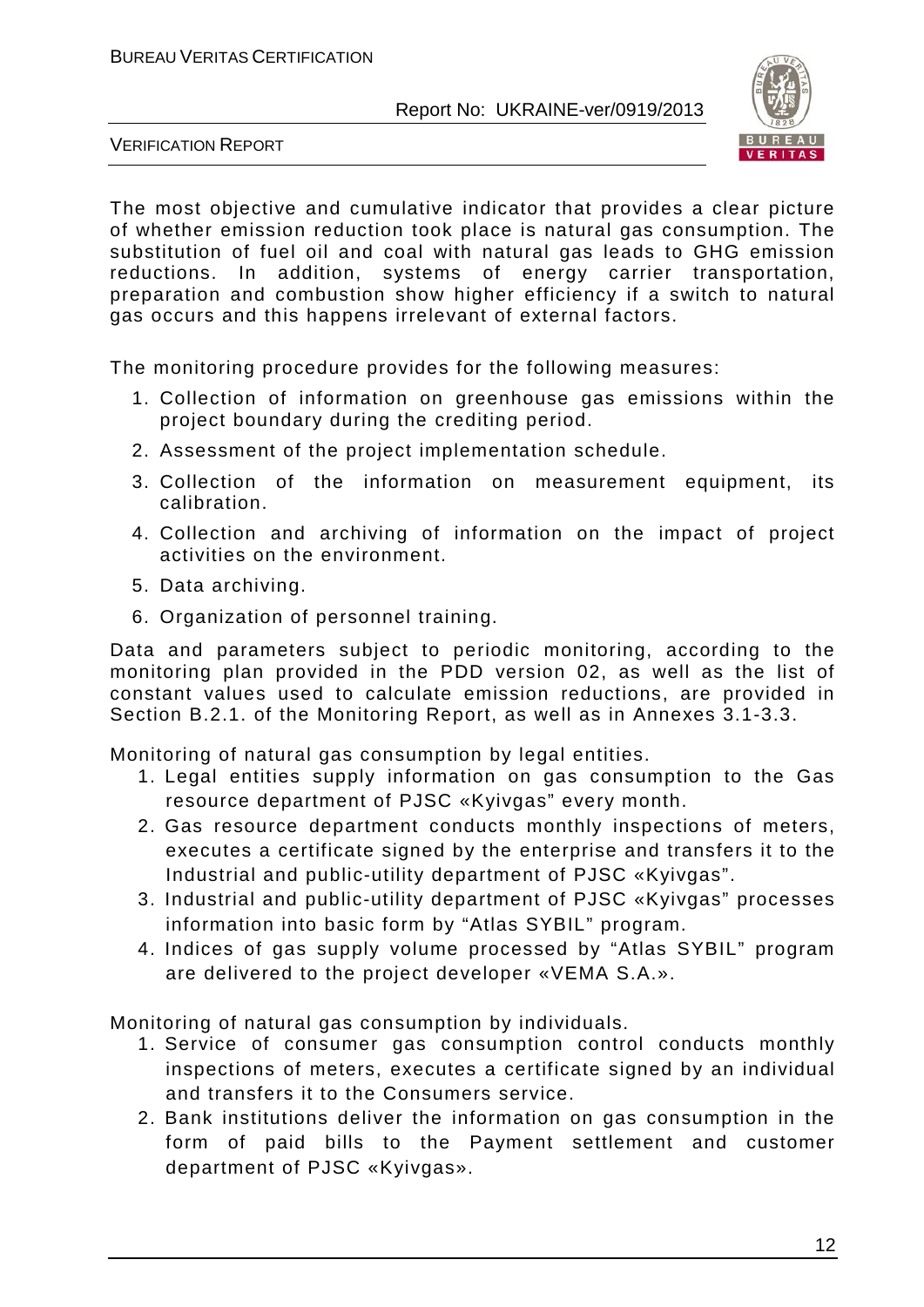

VERIFICATION REPORT

- 3. Consumers service processes received information and bases it into "Atlas Sybil" program.
- 4. Indices of gas supply volume processed by «Atlas Sybil» program are delivered to the project developer «VEMA S.A.».

Structure of data collection as a part of the project monitoring is shown in Figure 1.



**Figure 1 Structure of monitoring data collection**

All necessary data concerning GHG emission reduction monitoring is archived in paper and/or electronic form and kept till the end of the crediting period and for two years after the latest transaction with emission reduction units.

The Monitoring Report version 02 provides sufficient information on duties assigned, responsibility and authorities concerning implementation and undertaking of monitoring procedures, including data management. The verification team confirms the efficiency of the existing management and operational systems and considers them appropriate for reliable project monitoring.

The identified areas of concern as to the data management, project participants responses and Bureau Veritas Certification's conclusions are described in Appendix A to this report (refer to CL 02).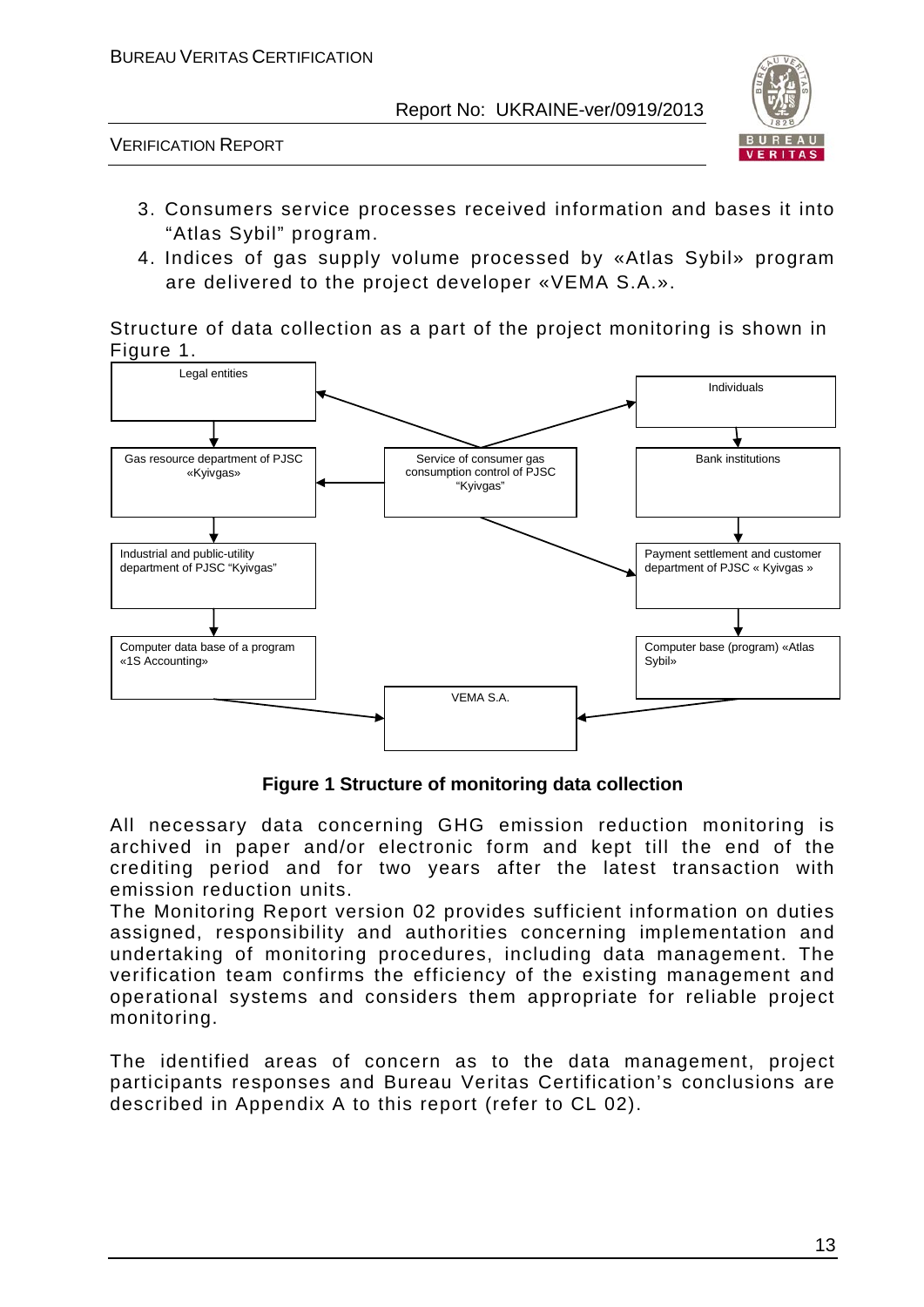

VERIFICATION REPORT

## **3.7 Verification regarding programmes of activities (102- 110)**

Not applicable.

## **4 VERIFICATION OPINION**

Bureau Veritas Certification has performed the forth periodic verification for the period from July 1, 2012 to December 31, 2012 of the "Reduction of greenhouse gases emissions by gasification of Kyiv city" project in Ukraine, which applies JI specific approach. The verification was performed on the basis of UNFCCC criteria and host country criteria and also on the criteria given to provide for consistent project operations, monitoring and reporting.

The verification consisted of the following three phases: i) desk review of the monitoring report against the project design and the baseline and monitoring plan; ii) follow-up interviews with project stakeholders; iii) resolution of outstanding issues and the issuance of the final verification report and opinion.

The management of VEMA S.A. is responsible for the preparation of the GHG emissions data and the reported GHG emissions reductions of the project on the basis set out within the project Monitoring Plan indicated in the final PDD version 02. The development and maintenance of records and reporting procedures in accordance with that plan, including the calculation and determination of GHG emission reductions from the project, is the responsibility of the management of the project.

Bureau Veritas Certification verified the Project Monitoring Report version 02 for the reporting period from 01/07/2012 to 31/12/2012 as indicated below. Bureau Veritas Certification confirms that the project is implemented as per approved PDD version. Installed equipment being essential for generating emission reduction runs reliably and is calibrated appropriately. The monitoring system is in place and the project is generating GHG emission reductions.

Emission reductions achieved by the project for the period from 01/07/2012 to 31/12/2012 do not differ significantly from the amount predicted for the same period in the determined PDD. Emission reductions predicted in the determined PDD version 02 and actual emission reductions stated in the MR version 02 are provided in Table 3 of this report.

|               | Table 3 Emission reductions predicted in the determined PDD version |     |                    |            |          |
|---------------|---------------------------------------------------------------------|-----|--------------------|------------|----------|
|               | 02 and actual emission reductions stated in the MR version 02       |     |                    |            |          |
| <b>Period</b> | <b>Estimated</b>                                                    | GHG | emission   Ex-post | <b>GHG</b> | emission |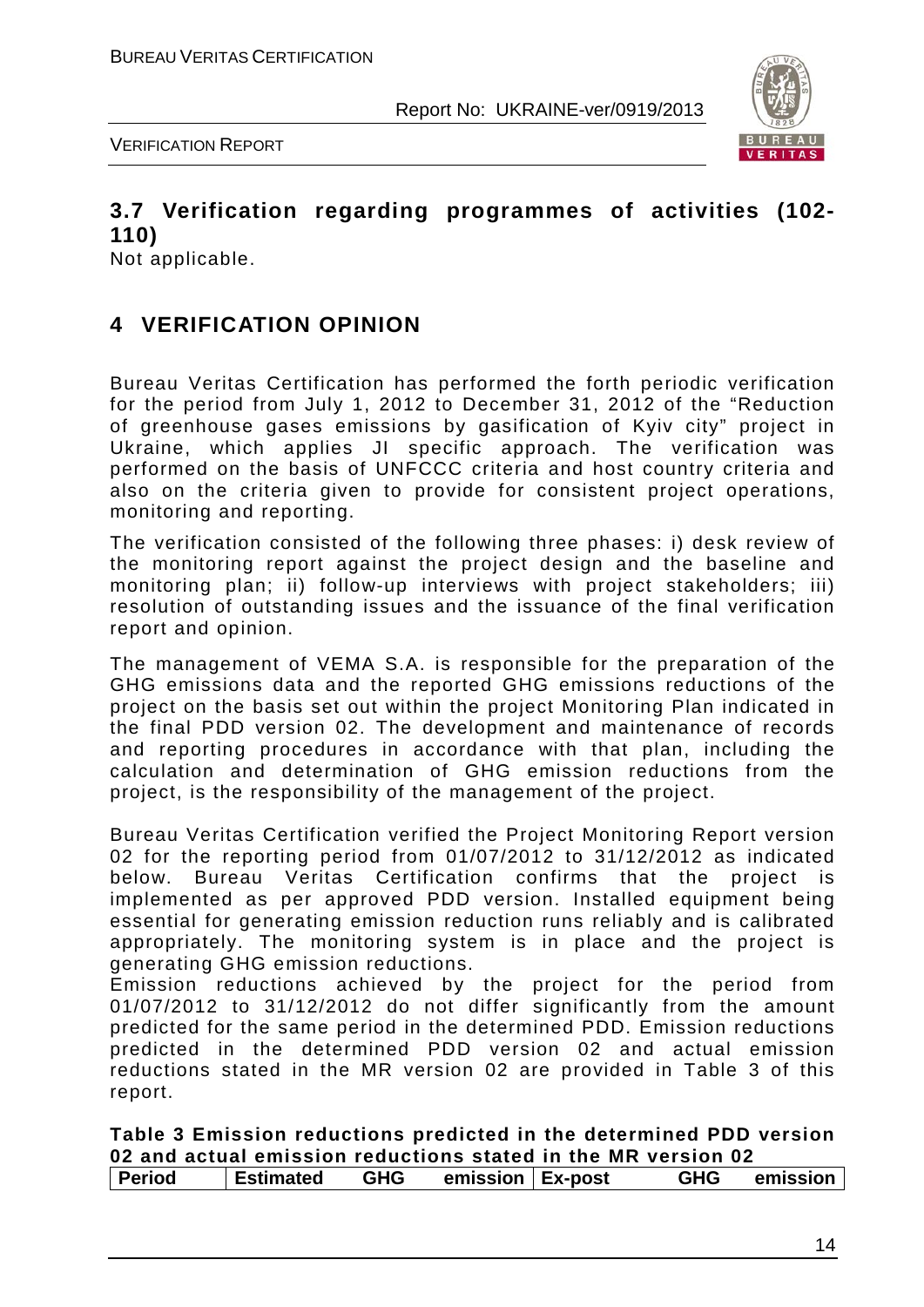

VERIFICATION REPORT

|                           | <b>reductions</b><br>determined PDD in tonnes of Monitoring report in tonnes of<br>$CO2$ eq |         |  | stated in the reductions<br>$CO2$ eq | stated  | <u>in</u> | the |
|---------------------------|---------------------------------------------------------------------------------------------|---------|--|--------------------------------------|---------|-----------|-----|
| 01/07/2012-<br>31/12/2012 |                                                                                             | 428 265 |  |                                      | 214 606 |           |     |
| Total                     |                                                                                             | 428 265 |  |                                      | 214 606 |           |     |

This difference in the emission reductions under the project "Reduction of greenhouse gases emissions by gasification of Kyiv city" in 01/07/2012- 31/12/2012 in the determined PDD and the MR is explained by the fact that accurate conservative values were available during MR development but at the PDD development stage assumptions were made in relation to 2012. Amount of emission reductions for the period of 01/07/2012- 31/12/2012 provided in the PDD were calculated by dividing the total annual amount of emission reductions stated in the PDD by 12 (12 months) and multiplying by 6 (6 months).

Bureau Veritas Certification can confirm that the GHG emission reduction is calculated without material misstatements. Our opinion relates to the project's GHG emissions and resulting GHG emissions reductions reported and related to the approved project baseline and monitoring, and its associated documents. Based on the information we have seen and evaluated, we confirm the following statement:

Total in the period from 01/07/2012 to 31/12/2012

| 506 689 tonnes of CO <sub>2</sub> equivalent. |
|-----------------------------------------------|
| 268 253 tonnes of CO <sub>2</sub> equivalent. |
| 23 830 tonnes of CO <sub>2</sub> equivalent.  |
| 214 606 tonnes of CO <sub>2</sub> equivalent. |
|                                               |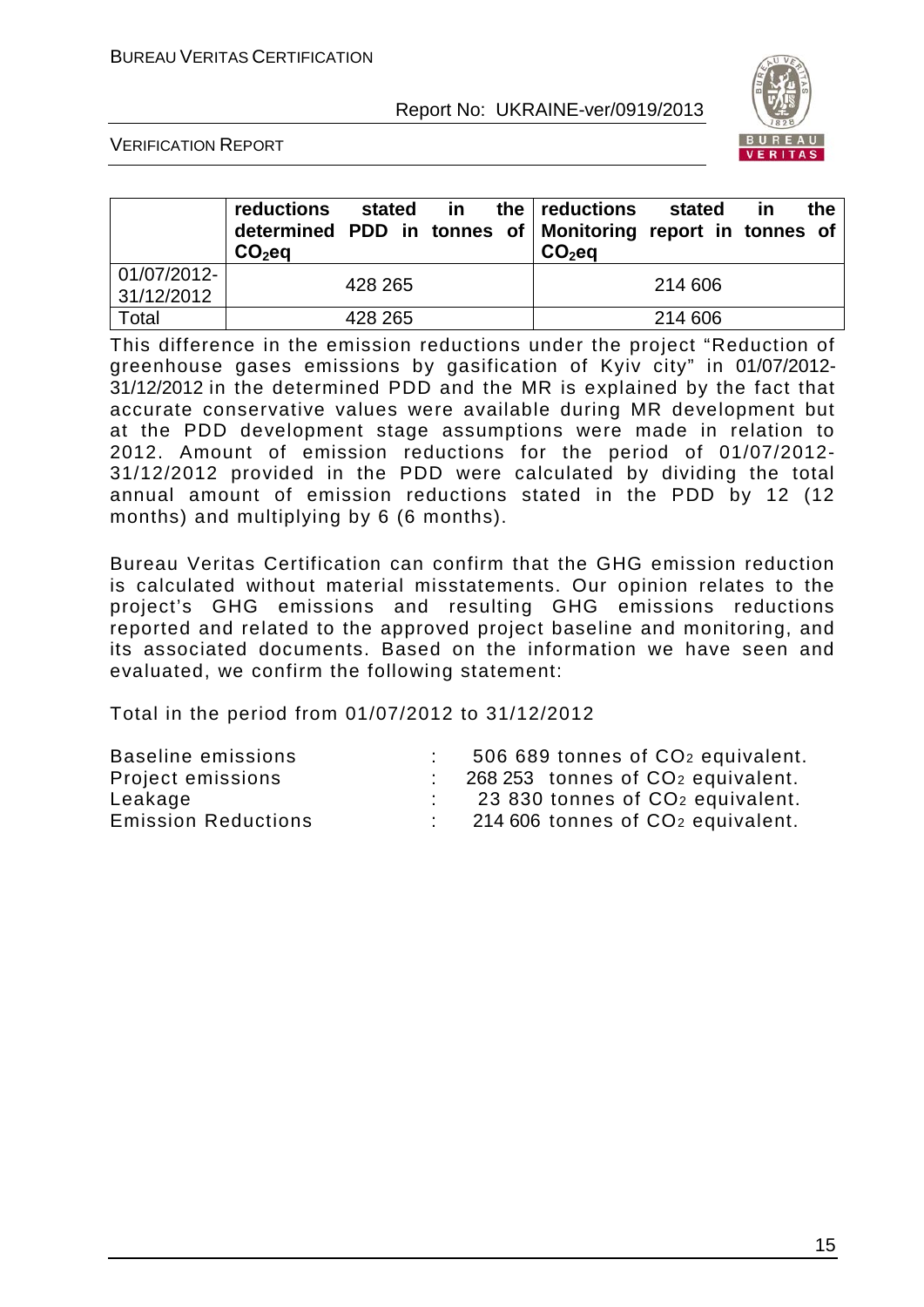

VERIFICATION REPORT

#### **5 REFERENCES**

#### **Category 1 Documents:**

Documents provided by the project participants that relate directly to the GHG components of the project.

| /1/  | Monitoring Report of the JI project "Reduction of greenhouse<br>gases emissions by gasification of Kyiv city" for the period from<br>01/07/2012 to 31/12/2012 version 01 dated 28/02/2013                                                  |
|------|--------------------------------------------------------------------------------------------------------------------------------------------------------------------------------------------------------------------------------------------|
| /2/  | Monitoring Report of the JI project "Reduction of greenhouse<br>gases emissions by gasification of Kyiv city" for the period from<br>01/07/2012 to 31/12/2012 version 02 dated 21/03/2013                                                  |
| /3/  | Annex 1. Monitoring Parameters for the period of 01/07/2012 -<br>31/12/2012                                                                                                                                                                |
| /4/  | Annex 2. Technical registry of gas networks (Excel spreadsheet)                                                                                                                                                                            |
| /5/  | Annex 3.1. Calculation of GHG emission reductions under the<br>project "Reduction of greenhouse gases emissions by gasification<br>of Kyiv city" (Excel spreadsheet)                                                                       |
| /6/  | Annex 3.2. Calculation of GHG emission reductions under the<br>project "Reduction of greenhouse gases emissions by gasification<br>of Kyiv city" (Excel spreadsheet)                                                                       |
| 7    | Annex 3.3. Calculation of GHG emission reductions under the<br>project "Reduction of greenhouse gases emissions by gasification<br>of Kyiv city" (Excel spreadsheet)                                                                       |
| /8/  | Project Design Document of the project "Reduction of greenhouse<br>gases emissions by gasification of Kyiv city", version 02 dated<br>25/06/2012                                                                                           |
| /9/  | Determination Report of the project "Reduction of greenhouse<br>gases emissions by gasification of Kyiv city" No. UKRAINE-<br>det/0442/2012 version 02 as of 06/06/2012 issued by Bureau<br><b>Veritas Certification</b>                   |
| /10/ | Letter of Approval of the Joint Implementation project "Reduction<br>of greenhouse gases emissions by gasification of Kyiv city"<br>03/08/2012<br>issued by State<br>Environmental<br>#2092/23/7 of<br><b>Investment Agency of Ukraine</b> |
| /11/ | Letter of Approval of the JI project "Reduction of greenhouse<br>gases emissions by gasification of Kyiv city" # J294-0485 issued<br>by the Federal Office for the Environment of Switzerland dated<br>30/05/2012                          |

#### **Category 2 Documents:**

Background documents related to the design and/or methodologies employed in the design or other reference documents.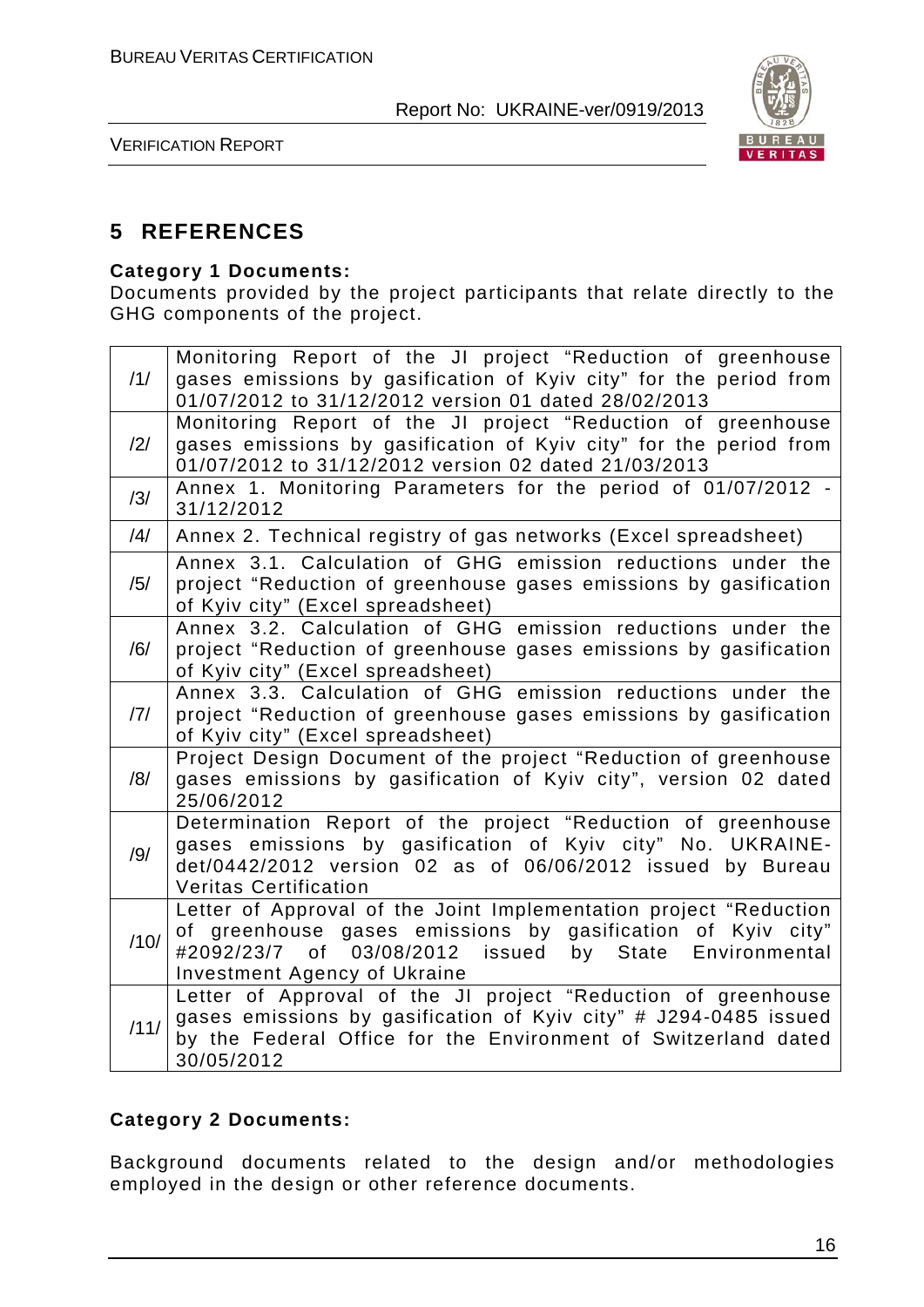

VERIFICATION REPORT

| /1/            | Gas transportation facility sale-purchase agreement (01/07/2012 - 31/12/2012)                           |
|----------------|---------------------------------------------------------------------------------------------------------|
| $\frac{12}{1}$ | Acceptance certificate of gas pipeline $(01/07/2012 - 31/12/2012)$                                      |
| /3/            | Photos of gas pipelines laid in monitoring period of 01/07/2012-31/12/2012                              |
| /4/            | Calibration certificate of measuring instrument of equipment (Gas meter)<br>$(01/07/2012 - 31/12/2012)$ |
| /5/            | Photos of measuring instrument of equipment calibrated in monitoring period of<br>01/07/2012-31/12/2012 |

#### **Persons interviewed:**

List of persons interviewed during the verification or persons that contributed with other information that are not included in the documents listed above.

|     | <b>Name</b>         | Organization   | <b>Position</b>                                      |
|-----|---------------------|----------------|------------------------------------------------------|
| /1/ | Bernatskyi B.E.     | PJSC "Kyivgas" | <b>Chief Engineer, Working</b><br><b>Team Leader</b> |
| /2/ | Shevchuk Ye.Ye.     | PJSC "Kyivgas" | <b>Working Team Engineer</b>                         |
| /3/ | Dovbysh V.Yu.       | PJSC "Kyivgas" | <b>Working Team Secretary</b>                        |
| /4/ | Yuriev D.O.         | PJSC "Kyivgas" | <b>Working Team Technical</b><br>Engineer            |
| /5/ | Ovcharuk S.S.       | PJSC "Kyivgas" | First Deputy Chairman of the<br><b>Board</b>         |
| /6/ | Moshenets D.M.      | PJSC "Kyivgas" | <b>Deputy Working Team</b><br>Leader                 |
| 7   | Palamarchuk<br>D.O. | "CEP" LLC      | Consultant of VEMA S.A.                              |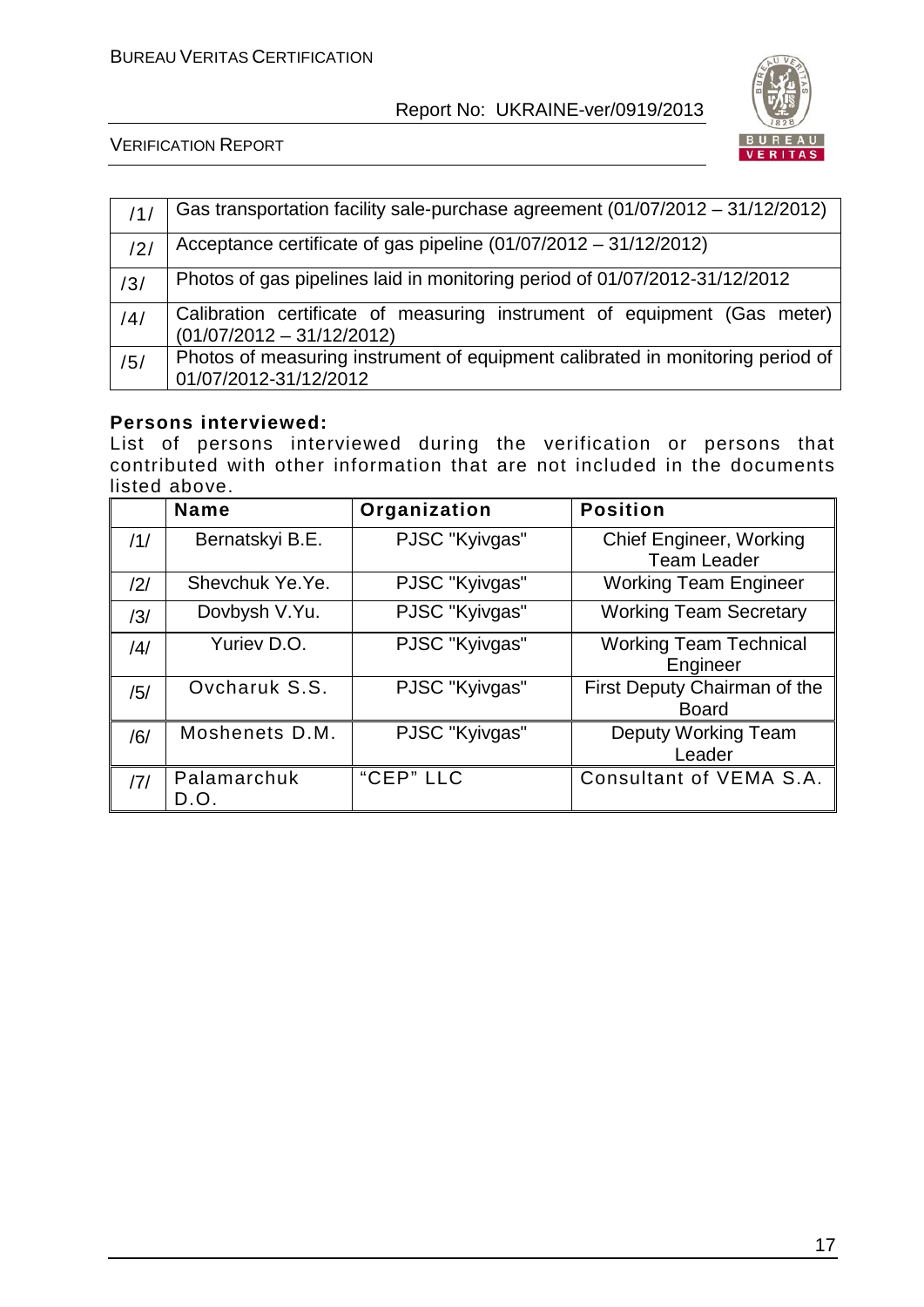

#### VERIFICATION REPORT

#### APPENDIX A: PROJECT VERIFICATION PROTOCOL

#### **BUREAU VERITAS CERTIFICATION HOLDING SAS**

#### **VERIFICATION PROTOCOL**

#### **Table 1. Check list for verification, according to the JOINT IMPLEMENTATION DETERMINATION AND VERIFICATION MANUAL (Version 01)**

| <b>DVM</b><br>Paragraph       | <b>Check Item</b>                                                                                                                                         | <b>Initial finding</b>                                                                                                                                                                                                                                                                                                                                                                                                                                                                                                                                                           | <b>Draft</b><br><b>Conclusion</b> | <b>Final</b><br><b>Conclusion</b> |
|-------------------------------|-----------------------------------------------------------------------------------------------------------------------------------------------------------|----------------------------------------------------------------------------------------------------------------------------------------------------------------------------------------------------------------------------------------------------------------------------------------------------------------------------------------------------------------------------------------------------------------------------------------------------------------------------------------------------------------------------------------------------------------------------------|-----------------------------------|-----------------------------------|
|                               | <b>Project approvals by Parties involved</b>                                                                                                              |                                                                                                                                                                                                                                                                                                                                                                                                                                                                                                                                                                                  |                                   |                                   |
| 90                            | submitting the first verification report to<br>the secretariat for publication in<br>accordance with paragraph 38 of the JI<br>guidelines, at the latest? | Has the DFPs of at least one Party   The project has been approved by both the Host<br>involved, other than the host Party, party (Ukraine) and the other Party involved<br>issued a written project approval when $\vert$ (Switzerland). The Letters of Approval were issued by<br>NFPs of the Parties involved. Two Letters of Approval<br>were available at the beginning of the first verification<br>of the project.<br><b>CAR 01.</b> Please, provide detailed information on the<br>Letters of Approval (LoA) issued by the parties<br>involved in the monitoring report. | <b>CAR 01</b>                     | OK                                |
| 91                            | Are all the written project approvals by<br>Parties involved unconditional?                                                                               | Yes, all the written project approvals by Parties<br>involved are unconditional.                                                                                                                                                                                                                                                                                                                                                                                                                                                                                                 | <b>OK</b>                         | OK.                               |
| <b>Project implementation</b> |                                                                                                                                                           |                                                                                                                                                                                                                                                                                                                                                                                                                                                                                                                                                                                  |                                   |                                   |
| 92                            |                                                                                                                                                           | Has the project been implemented in $ CL 01$ . Please, explain the difference between<br>accordance with the PDD regarding emission reductions achieved in the monitoring<br>which the determination has been period of $01/07/2012-31/12/2012$ and stated in the<br>deemed final and is so listed on the $\vert$ MR and the values of emission reductions estimated                                                                                                                                                                                                             | <b>CL 01</b>                      | OK.                               |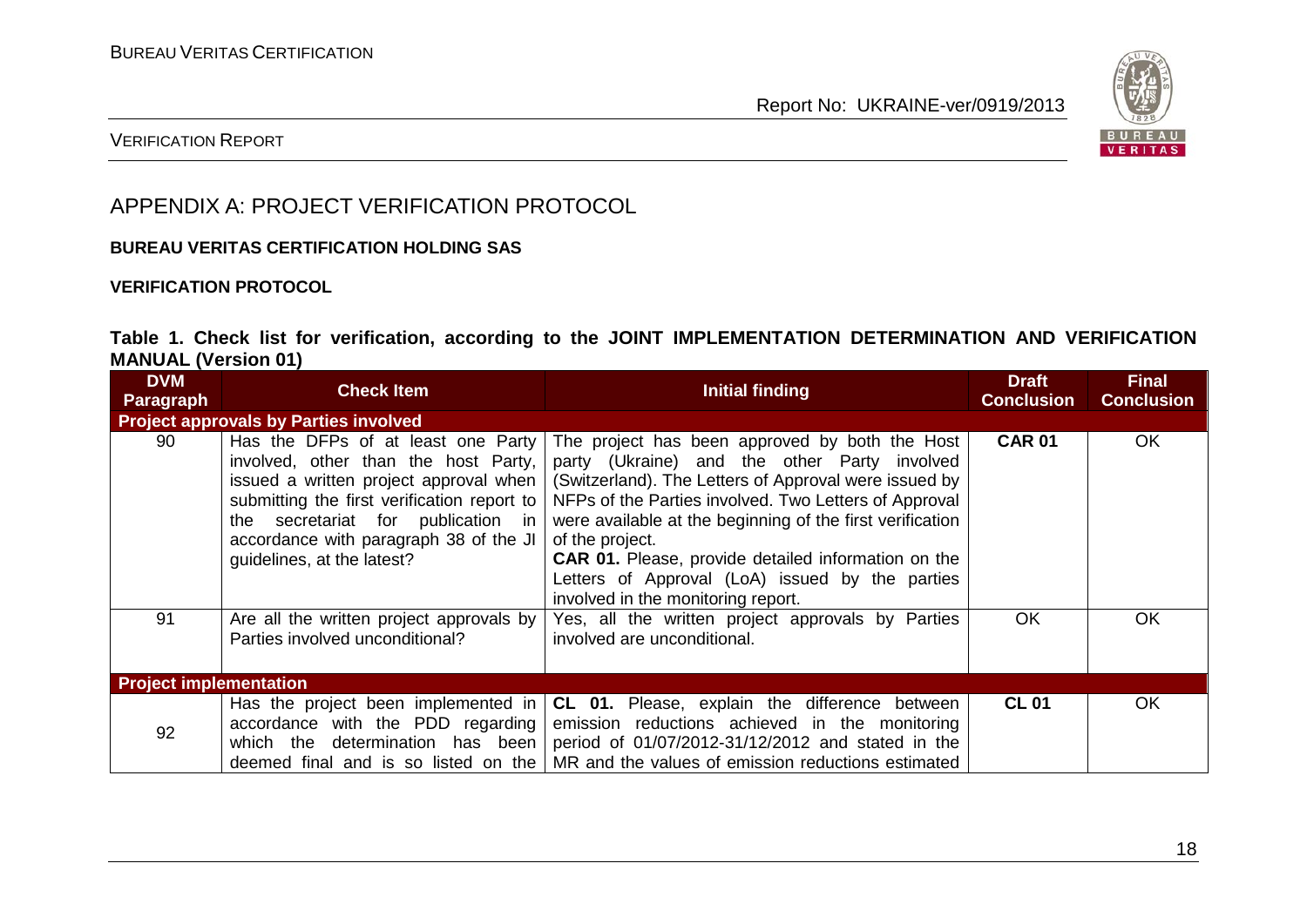

| <b>DVM</b><br>Paragraph | <b>Check Item</b>                                                                                                                                                                                                    | <b>Initial finding</b>                                                                                                                                                                                                                                                                                                                                                                                                                                                                                                                                                                                                                                                                                                                | <b>Draft</b><br><b>Conclusion</b> | <b>Final</b><br><b>Conclusion</b> |
|-------------------------|----------------------------------------------------------------------------------------------------------------------------------------------------------------------------------------------------------------------|---------------------------------------------------------------------------------------------------------------------------------------------------------------------------------------------------------------------------------------------------------------------------------------------------------------------------------------------------------------------------------------------------------------------------------------------------------------------------------------------------------------------------------------------------------------------------------------------------------------------------------------------------------------------------------------------------------------------------------------|-----------------------------------|-----------------------------------|
|                         | UNFCCC JI website?                                                                                                                                                                                                   | in the PDD version 02 for the same period.                                                                                                                                                                                                                                                                                                                                                                                                                                                                                                                                                                                                                                                                                            |                                   |                                   |
| 93                      | What is the status of operation of the<br>project during the monitoring period?                                                                                                                                      | Implementation of the project activities started in late<br>2006, as stated in the determined PDD version 02.<br>However, emission reductions achieved in 2006 are<br>conservatively excluded from the calculation.<br>Thus, 01/01/2007 is the starting date of the crediting<br>period.<br>Project implementation status and project milestones<br>in the reporting period of $01/07/2012 - 31/12/2012$<br>are provided in Section A.6. of the MR version 02 and<br>Annex 2.<br>In the reporting period of 01/07/2012-31/12/2012 PE-<br>80, PE-100 polyethylene pipes and steel pipes that<br>conform to SSTU 10704-91<br>reinforced<br>with<br>bituminous mastic sealing under SSTU B.V.2.5.-<br>29:2006 were used in construction. | <b>OK</b>                         | OK                                |
|                         | <b>Compliance with monitoring plan</b>                                                                                                                                                                               |                                                                                                                                                                                                                                                                                                                                                                                                                                                                                                                                                                                                                                                                                                                                       |                                   |                                   |
| 94                      | Did the monitoring occur in accordance<br>with the monitoring plan included in the<br>PDD regarding which the determination<br>has been deemed final and is so listed<br>on the UNFCCC JI website?                   | There aren't any changes in or deviations from the<br>registered PDD.                                                                                                                                                                                                                                                                                                                                                                                                                                                                                                                                                                                                                                                                 | <b>OK</b>                         | <b>OK</b>                         |
| 95(a)                   | For calculating the emission reductions<br>or enhancements of net removals, were<br>key factors, e.g. those listed in 23 (b) (i)-<br>(vii) of the DVM, influencing the baseline<br>emissions or net removals and the | For calculating the emission reductions, key factors,<br>such as volume of natural gas to be supplied to the<br>consumers, existing tariffs for natural<br>gas<br>transportation, public policy in the field of gas supply,<br>experience in implementing activities provided by the                                                                                                                                                                                                                                                                                                                                                                                                                                                  | OK                                | <b>OK</b>                         |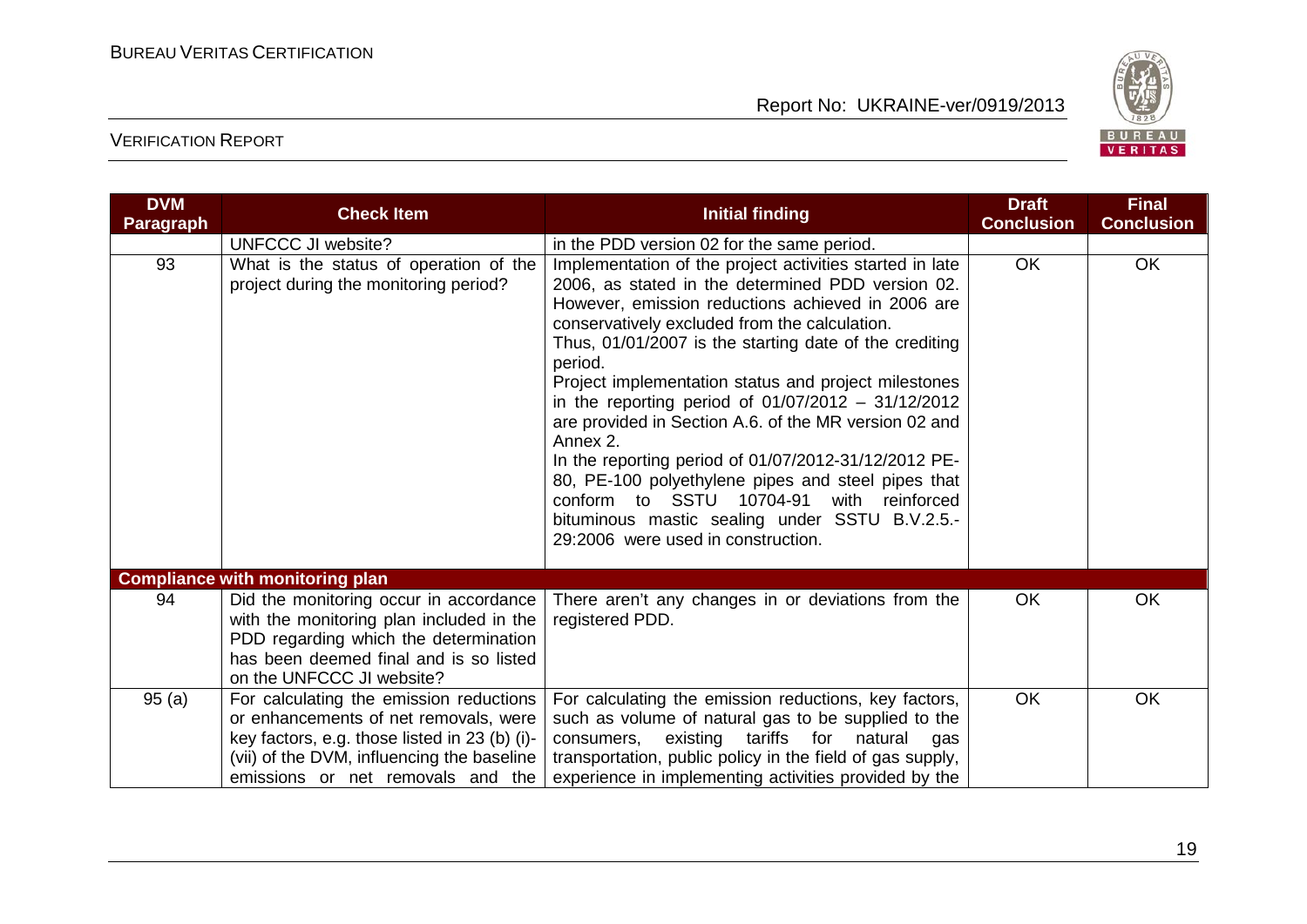

| <b>DVM</b><br><b>Paragraph</b> | <b>Check Item</b>                                                                                                                                                                                                                                                                      | <b>Initial finding</b>                                                                                                                                                                                                                                                                                                                                                                                                                                                                                                                  | <b>Draft</b><br><b>Conclusion</b> | <b>Final</b><br><b>Conclusion</b> |
|--------------------------------|----------------------------------------------------------------------------------------------------------------------------------------------------------------------------------------------------------------------------------------------------------------------------------------|-----------------------------------------------------------------------------------------------------------------------------------------------------------------------------------------------------------------------------------------------------------------------------------------------------------------------------------------------------------------------------------------------------------------------------------------------------------------------------------------------------------------------------------------|-----------------------------------|-----------------------------------|
|                                | activity level of the project and the<br>emissions or removals as well as risks<br>associated with the project taken into<br>account, as appropriate?                                                                                                                                  | project, current practice that exists in this field in<br>Ukraine, financial costs and background, sectoral<br>reform policy in the field of gas supply and legislation,<br>influencing the baseline emissions and the activity<br>level of the project and the emissions as well as risks<br>associated with the project were taken into account,<br>as appropriate.                                                                                                                                                                   |                                   |                                   |
| 95(b)                          | Are data sources used for calculating<br>emission reductions or enhancements<br>net removals clearly identified,<br>Ωf<br>reliable and transparent?                                                                                                                                    | used for calculating<br>emission<br>Data sources<br>reductions or enhancements of net removals are<br>clearly identified, reliable and transparent.<br><b>CAR</b> 02. The national inventory report of<br>anthropogenic greenhouse gas emissions by sources<br>and removals by sinks in Ukraine for 1990-2009 is<br>stated as the data source for parameters in Tables 4<br>and 5 of the MR. But the Inventory for 1990-2010<br>shall be used.                                                                                          | <b>CAR 02</b>                     | OK                                |
| 95(c)                          | Are emission factors, including default<br>emission factors, if used for calculating<br>the<br>emission<br>reductions<br>or<br>of<br>enhancements<br>net<br>removals,<br>selected by carefully balancing accuracy<br>and reasonableness, and appropriately<br>justified of the choice? | Carbon dioxide emission factor for natural gas<br>combustion, carbon dioxide emission factor for fossil<br>fuel combustion, default emission factor for methane<br>at technological gas equipment at end consumer's<br>place, default emission factor for methane in the<br>process of natural gas transportation and distribution,<br>reduced GHG emission factor for natural gas<br>transportation to end consumers are selected by<br>carefully balancing accuracy and reasonableness,<br>and appropriately justified of the choice. | <b>OK</b>                         | OK                                |
| 95(d)                          | Is the calculation of emission reductions                                                                                                                                                                                                                                              | Calculation of emission reductions is based on                                                                                                                                                                                                                                                                                                                                                                                                                                                                                          | OK                                | OK                                |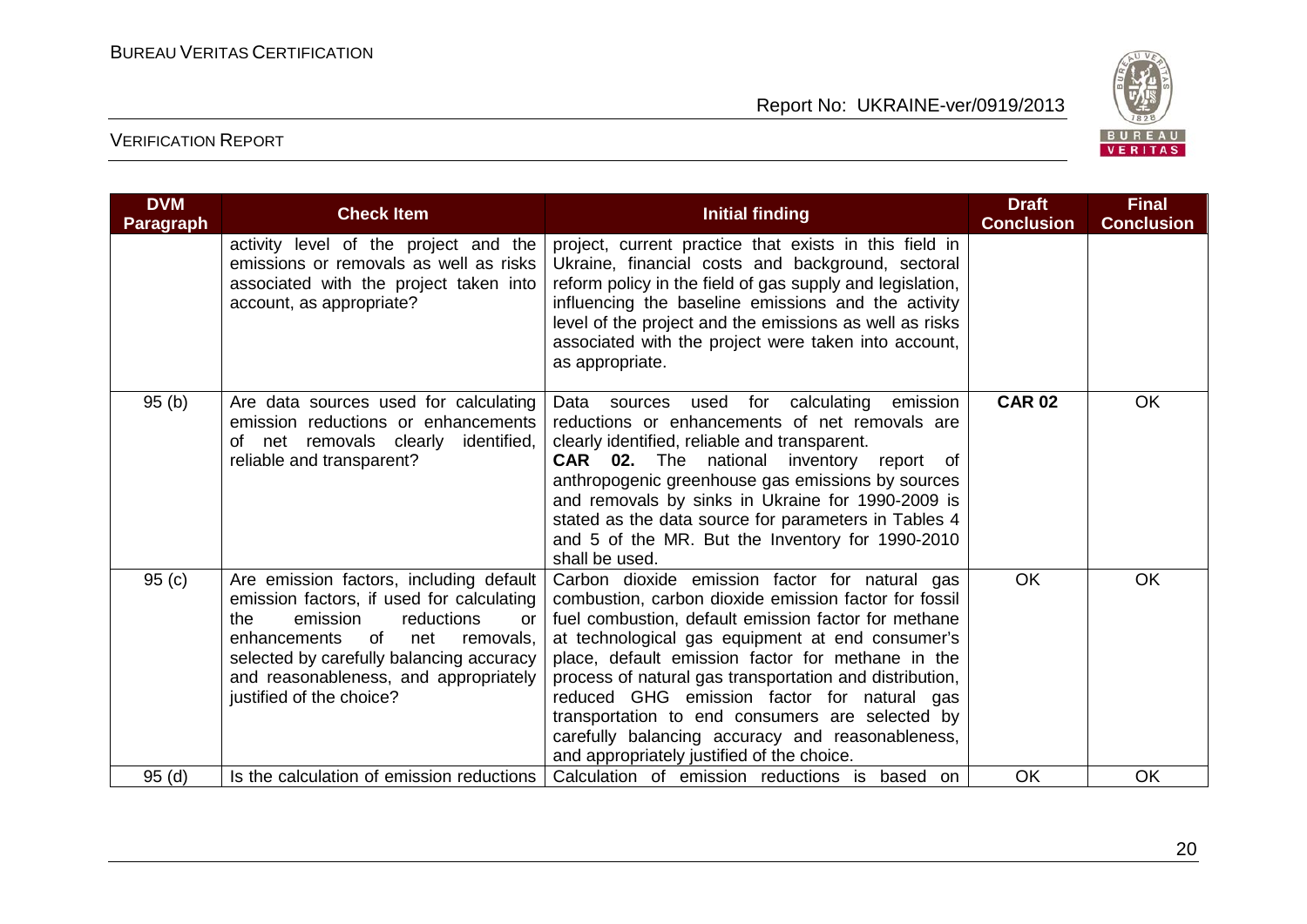

| <b>DVM</b><br><b>Paragraph</b> | <b>Check Item</b>                                                                                                                                                                                                                                                                                                                   | <b>Initial finding</b>                                                                | <b>Draft</b><br><b>Conclusion</b> | <b>Final</b><br><b>Conclusion</b> |
|--------------------------------|-------------------------------------------------------------------------------------------------------------------------------------------------------------------------------------------------------------------------------------------------------------------------------------------------------------------------------------|---------------------------------------------------------------------------------------|-----------------------------------|-----------------------------------|
|                                | or enhancements of net removals based<br>on conservative assumptions and the<br>scenarios<br>plausible<br>in in<br>most<br>a a<br>transparent manner?                                                                                                                                                                               | conservative assumptions and the most plausible<br>scenarios in a transparent manner. |                                   |                                   |
|                                | Applicable to JI SSC projects only                                                                                                                                                                                                                                                                                                  |                                                                                       |                                   |                                   |
| 96                             | Is the relevant threshold to be classified<br>as JI SSC project not exceeded during<br>the monitoring period on an annual<br>average basis?<br>If the threshold is exceeded, is the<br>maximum emission reduction<br>level<br>estimated in the PDD for the JI SSC<br>project or the bundle for the monitoring<br>period determined? | Not applicable                                                                        | <b>Not</b><br>applicable          | Not<br>applicable                 |
|                                | Applicable to bundled JI SSC projects only                                                                                                                                                                                                                                                                                          |                                                                                       |                                   |                                   |
| 97(a)                          | Has the composition of the bundle not Not applicable<br>changed from that is stated in F-JI-<br><b>SSCBUNDLE?</b>                                                                                                                                                                                                                   |                                                                                       | <b>Not</b><br>applicable          | <b>Not</b><br>applicable          |
| 97(b)                          | If the determination was conducted on<br>the basis of an overall monitoring plan,<br>have the project participants submitted<br>a common monitoring report?                                                                                                                                                                         | Not applicable                                                                        | <b>Not</b><br>applicable          | <b>Not</b><br>applicable          |
| 98                             | the monitoring is based on a<br>monitoring plan that provides for<br>overlapping monitoring periods, are the<br>monitoring periods per component of<br>the project clearly specified in the                                                                                                                                         | Not applicable                                                                        | <b>Not</b><br>applicable          | <b>Not</b><br>applicable          |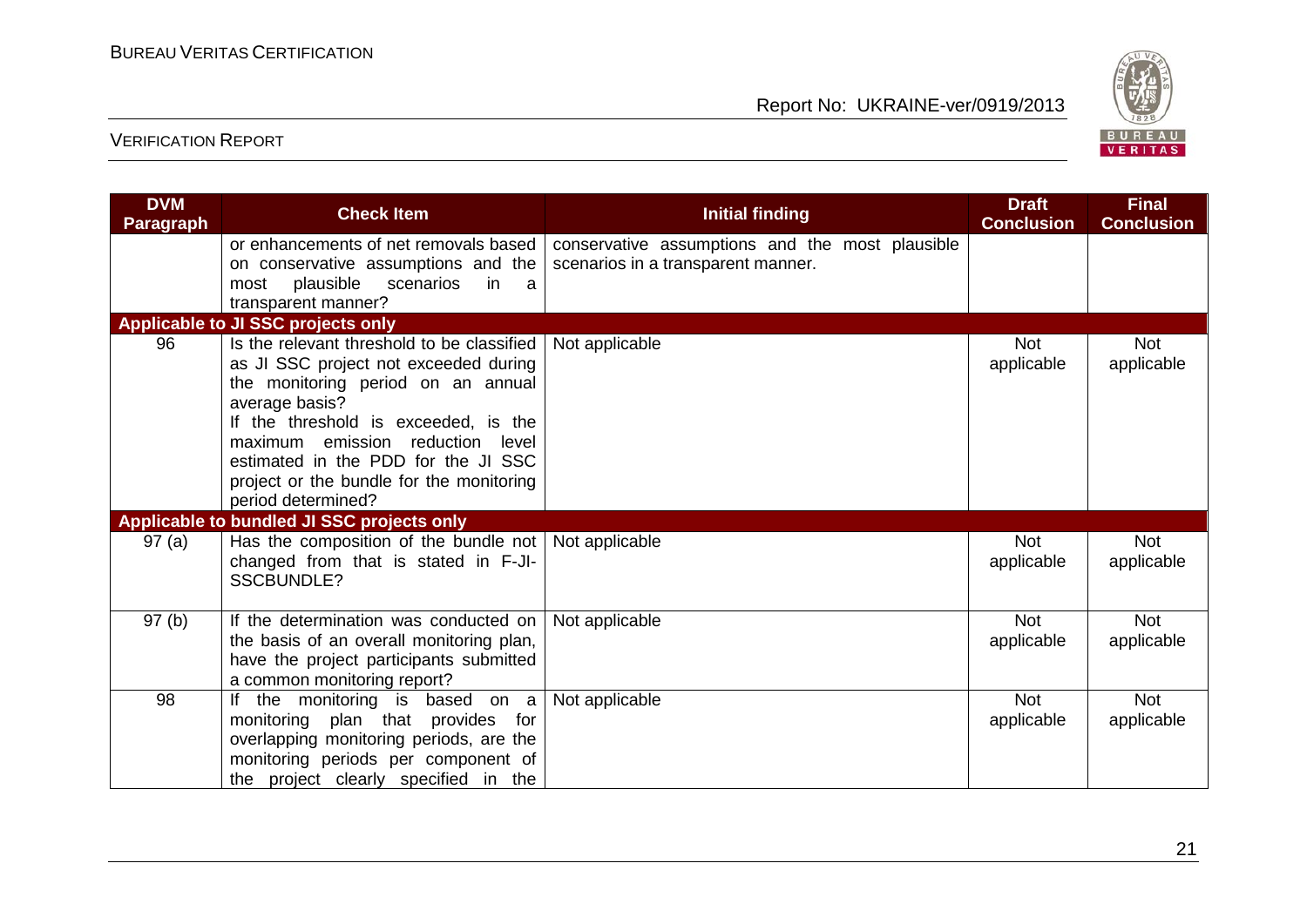

| <b>DVM</b><br><b>Paragraph</b> | <b>Check Item</b>                                                                                                                                                                                                                                                                                     | <b>Initial finding</b>                                                                                                                                                                                                                                                         | <b>Draft</b><br><b>Conclusion</b> | <b>Final</b><br><b>Conclusion</b> |
|--------------------------------|-------------------------------------------------------------------------------------------------------------------------------------------------------------------------------------------------------------------------------------------------------------------------------------------------------|--------------------------------------------------------------------------------------------------------------------------------------------------------------------------------------------------------------------------------------------------------------------------------|-----------------------------------|-----------------------------------|
|                                | monitoring report?<br>Do the monitoring periods not overlap<br>with those for which verifications were<br>already deemed final in the past?                                                                                                                                                           |                                                                                                                                                                                                                                                                                |                                   |                                   |
|                                | <b>Revision of monitoring plan</b>                                                                                                                                                                                                                                                                    |                                                                                                                                                                                                                                                                                |                                   |                                   |
|                                | Applicable only if monitoring plan is revised by project participant                                                                                                                                                                                                                                  |                                                                                                                                                                                                                                                                                |                                   |                                   |
| 99(a)                          | Did the project participants provide an $\vert$ Not applicable.<br>appropriate justification for the proposed<br>revision?                                                                                                                                                                            |                                                                                                                                                                                                                                                                                | <b>Not</b><br>applicable          | <b>Not</b><br>applicable          |
| 99(b)                          | Does the proposed revision improve the<br>and/or<br>applicability<br>of<br>accuracy<br>information collected compared to the<br>without<br>original<br>monitoring<br>plan<br>changing conformity with the relevant<br>rules<br>and<br>regulations<br>for<br>the<br>establishment of monitoring plans? | Not applicable                                                                                                                                                                                                                                                                 | <b>Not</b><br>applicable          | <b>Not</b><br>applicable          |
| Data management                |                                                                                                                                                                                                                                                                                                       |                                                                                                                                                                                                                                                                                |                                   |                                   |
| 101 $(a)$                      | Is the implementation of data collection<br>procedures in accordance with the<br>monitoring plan, including the quality<br>control<br>and<br>quality<br>assurance<br>procedures?                                                                                                                      | The implementation of data collection procedures,<br>including the quality control and quality assurance<br>procedures, is in accordance with the monitoring<br>plan.                                                                                                          | OK                                | OK                                |
| 101(b)                         | function of<br>the<br>Is the<br>monitoring<br>calibration<br>its<br>equipment, including<br>status, is in order?                                                                                                                                                                                      | Routine repair of gas networks is carried out once a<br>year; maintenance - once every six months. Repaired<br>gas equipment is regularly examined to ensure that it<br>works properly and is not a source of gas leaks.<br>Means of metering equipment used for monitoring of | <b>OK</b>                         | <b>OK</b>                         |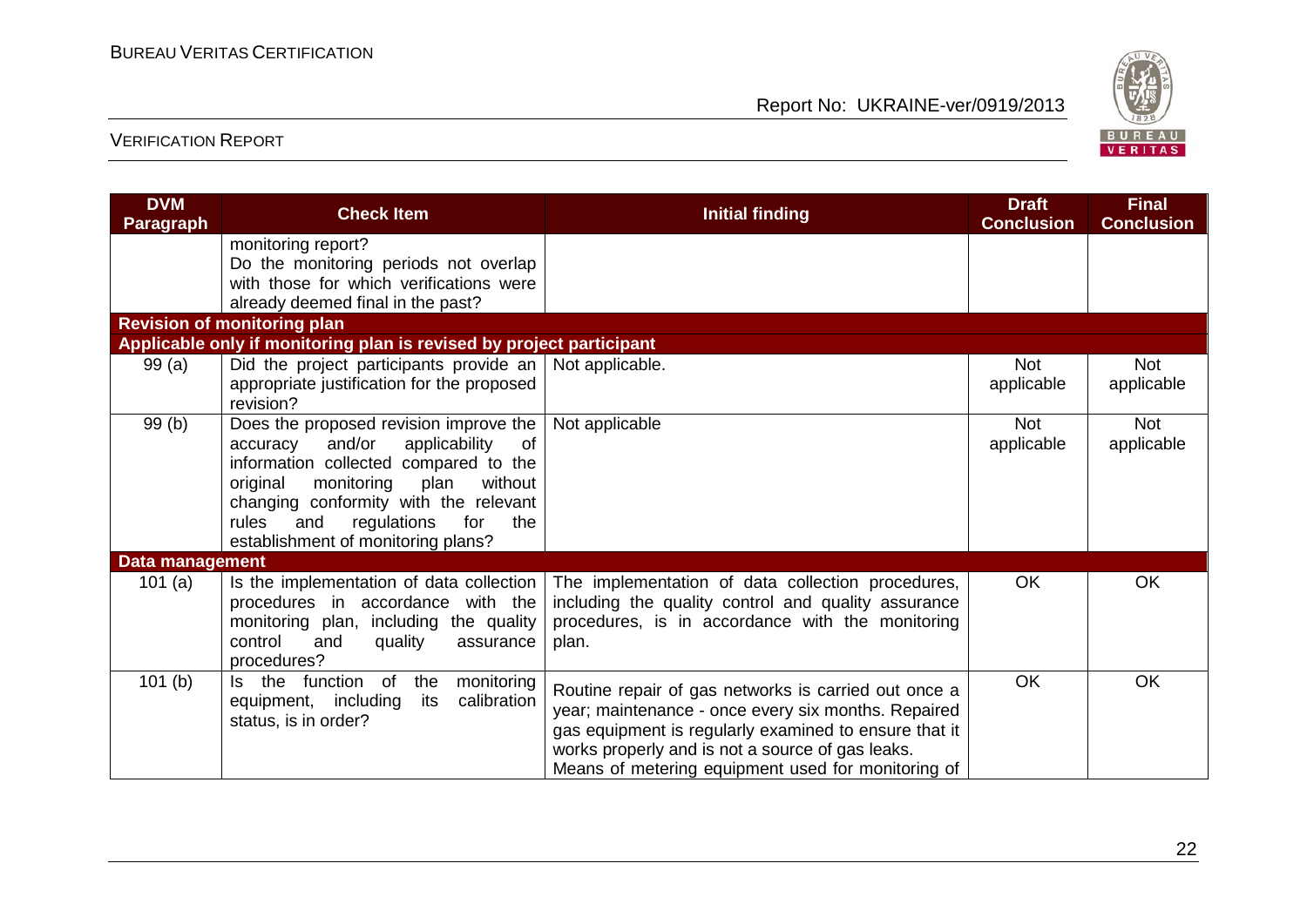

| <b>DVM</b><br><b>Paragraph</b> | <b>Check Item</b>                                                                                          | <b>Initial finding</b>                                                                                                                                                                                                                                                                                                                                                                                                                                                                                                                                                                                                          | <b>Draft</b><br><b>Conclusion</b> | <b>Final</b><br><b>Conclusion</b> |
|--------------------------------|------------------------------------------------------------------------------------------------------------|---------------------------------------------------------------------------------------------------------------------------------------------------------------------------------------------------------------------------------------------------------------------------------------------------------------------------------------------------------------------------------------------------------------------------------------------------------------------------------------------------------------------------------------------------------------------------------------------------------------------------------|-----------------------------------|-----------------------------------|
|                                |                                                                                                            | the project activity are subject to periodic state<br>verification.                                                                                                                                                                                                                                                                                                                                                                                                                                                                                                                                                             |                                   |                                   |
| 101 (c)                        | Are the evidence and records used for<br>the monitoring maintained in a traceable<br>manner?               | Each quarter, representatives of VEMA S.A., project<br>developers, conduct internal audits of the project<br>monitoring system at PJSC "Kyivgas".<br>Internal audit includes measures on verification of<br>consumed gas accounting and record keeping by<br>Gas accounting service, Gas supply regime<br>department; verification of proper working condition<br>and periodic maintenance of "Gasolina" software;<br>cross-check of data of the program complexes and<br>records of consumed gas, that are kept by the<br>relevant services of the company; checking the<br>timeliness of natural gas meters verification etc. | <b>OK</b>                         | OK                                |
| $101$ (d)                      | Is the data collection and management<br>system for the project in accordance<br>with the monitoring plan? | The data collection and management system for the<br>project is in accordance with the monitoring plan. The<br>verification team confirms the effectiveness of the<br>existing management and operating systems and<br>considers them suitable for reliable monitoring of the<br>project.<br>CL 02. Please, check the numbering of Tables and<br>Figures in the MR.                                                                                                                                                                                                                                                             | <b>CL 02</b>                      | OK                                |
|                                | Verification regarding programs of activities (additional elements for assessment)                         |                                                                                                                                                                                                                                                                                                                                                                                                                                                                                                                                                                                                                                 |                                   |                                   |
| 102                            | Is any JPA that has not been added to $ $<br>the JI PoA not verified?                                      | Not applicable                                                                                                                                                                                                                                                                                                                                                                                                                                                                                                                                                                                                                  | <b>Not</b><br>applicable          | <b>Not</b><br>applicable          |
| 103                            | the verification<br>based on the<br>Is.<br>monitoring reports of all JPAs to be<br>verified?               | Not applicable                                                                                                                                                                                                                                                                                                                                                                                                                                                                                                                                                                                                                  | <b>Not</b><br>applicable          | <b>Not</b><br>applicable          |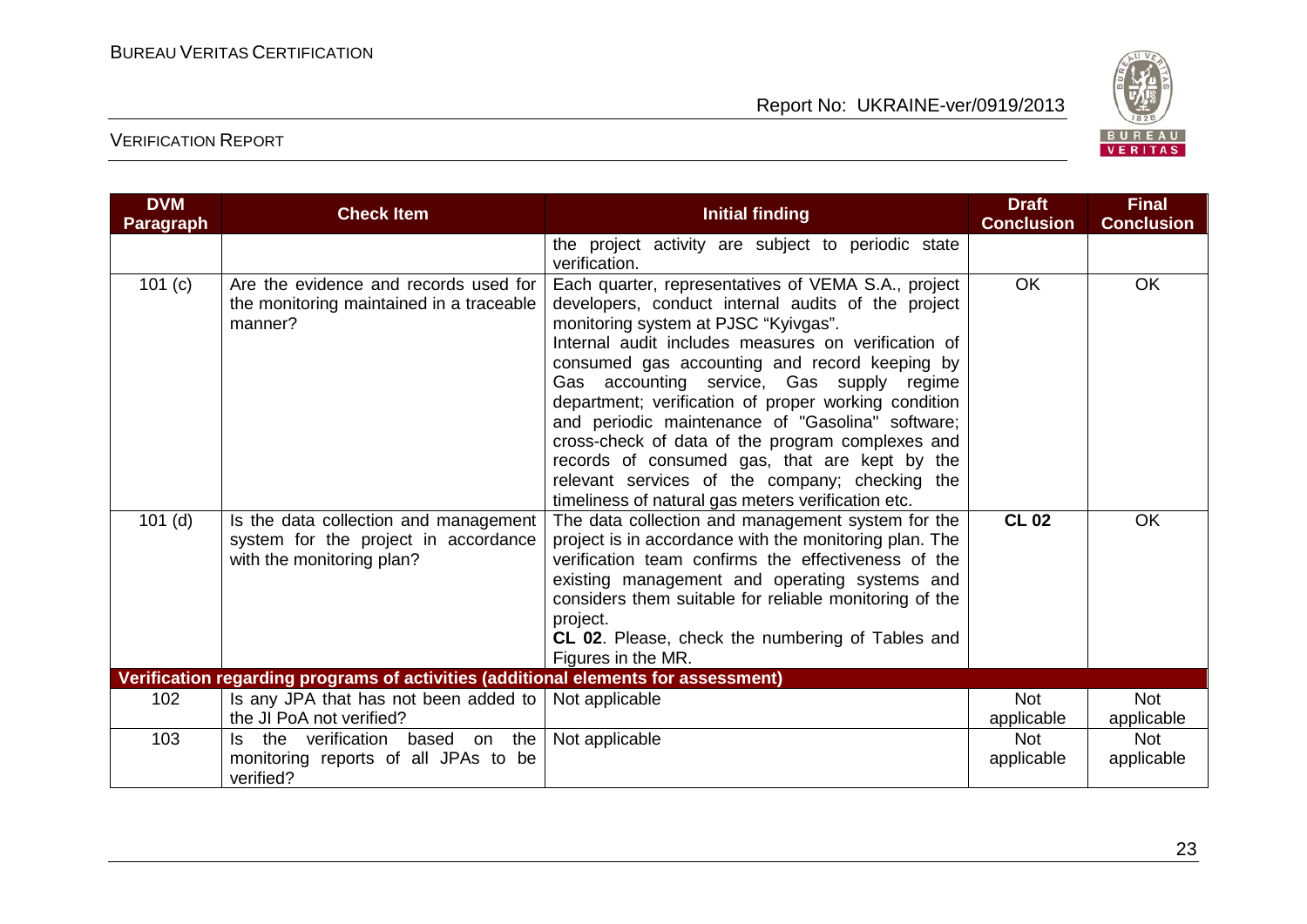

| <b>DVM</b><br><b>Paragraph</b> | <b>Check Item</b>                                                           | <b>Initial finding</b> | <b>Draft</b><br><b>Conclusion</b> | <b>Final</b><br><b>Conclusion</b> |
|--------------------------------|-----------------------------------------------------------------------------|------------------------|-----------------------------------|-----------------------------------|
| 103                            | verification<br>the<br>the<br><b>Does</b><br>ensure                         | Not applicable         | <b>Not</b>                        | <b>Not</b>                        |
|                                | accuracy and conservativeness of the                                        |                        | applicable                        | applicable                        |
|                                | emission reductions or enhancements                                         |                        |                                   |                                   |
| 104                            | of removals generated by each JPA?                                          |                        | <b>Not</b>                        | <b>Not</b>                        |
|                                | Does the monitoring period not overlap<br>with previous monitoring periods? | Not applicable         | applicable                        | applicable                        |
| 105                            | If the AIE learns of an erroneously                                         | Not applicable         | <b>Not</b>                        | <b>Not</b>                        |
|                                | included JPA, has the AIE informed the                                      |                        | applicable                        | applicable                        |
|                                | JISC of its findings in writing?                                            |                        |                                   |                                   |
|                                |                                                                             |                        |                                   |                                   |
|                                | Applicable to sample-based approach only                                    |                        |                                   |                                   |
| 106                            | Does the sampling plan prepared by the                                      | Not applicable         | <b>Not</b>                        | <b>Not</b>                        |
|                                | $AIE$ :                                                                     |                        | applicable                        | applicable                        |
|                                | (a) Describe its sample selection, taking                                   |                        |                                   |                                   |
|                                | into                                                                        |                        |                                   |                                   |
|                                | account that:<br>(i) For each verification that uses a                      |                        |                                   |                                   |
|                                | sample-based approach, the sample                                           |                        |                                   |                                   |
|                                | selection<br>shall<br>be<br>sufficiently                                    |                        |                                   |                                   |
|                                | representative of the JPAs in the JI                                        |                        |                                   |                                   |
|                                | PoA such extrapolation to all JPAs                                          |                        |                                   |                                   |
|                                | identified for that verification is                                         |                        |                                   |                                   |
|                                | reasonable, taking<br>into<br>account                                       |                        |                                   |                                   |
|                                | differences among the characteristics                                       |                        |                                   |                                   |
|                                | of JPAs, such as:                                                           |                        |                                   |                                   |
|                                | - The types of JPAs;                                                        |                        |                                   |                                   |
|                                | - The complexity of the applicable                                          |                        |                                   |                                   |
|                                | technologies and/or measures used;                                          |                        |                                   |                                   |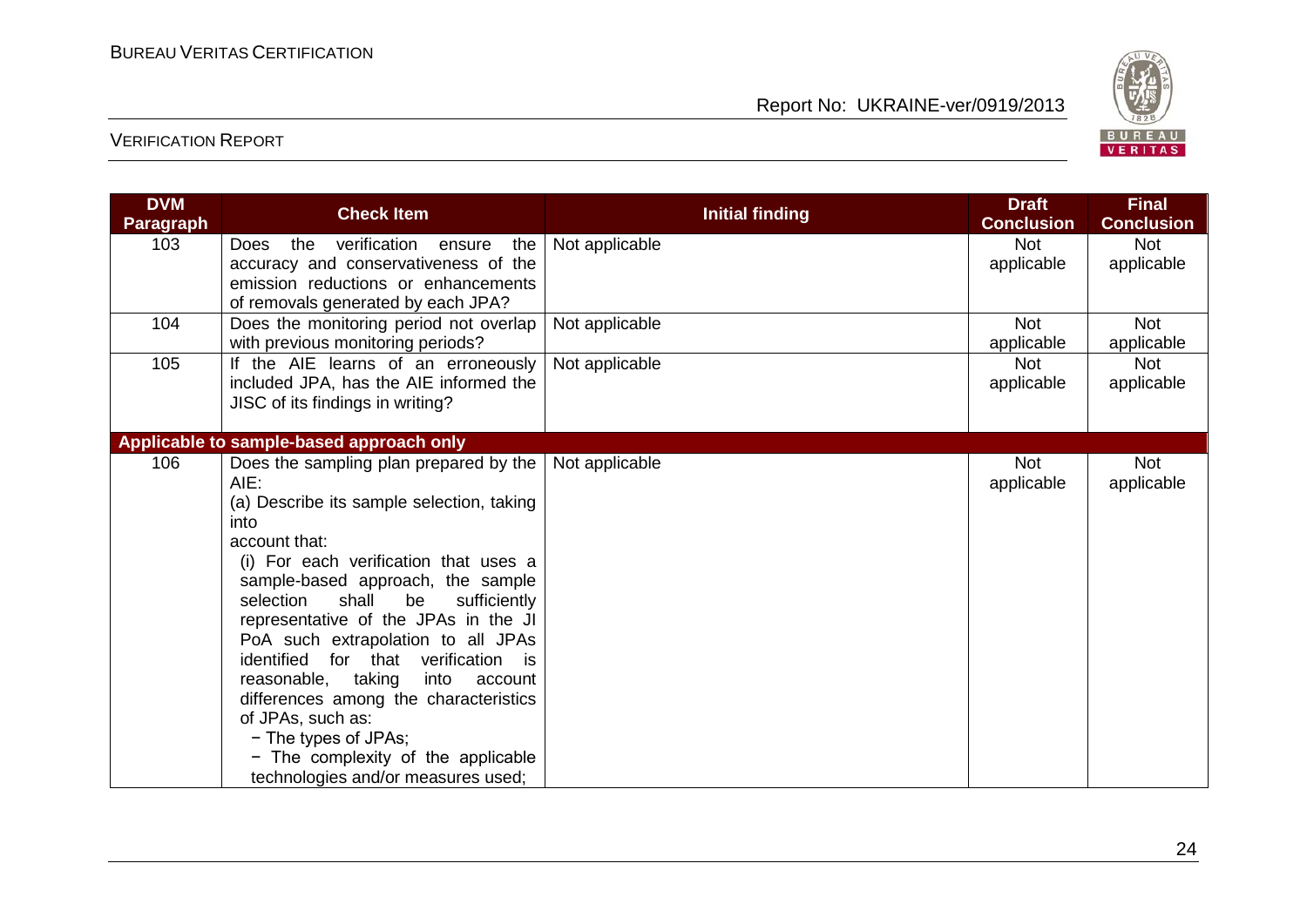

| <b>DVM</b><br><b>Paragraph</b> | <b>Check Item</b>                                                                                                                                                                                                                                                                                                                                                                        | <b>Initial finding</b> | <b>Draft</b><br><b>Conclusion</b> | <b>Final</b><br><b>Conclusion</b> |
|--------------------------------|------------------------------------------------------------------------------------------------------------------------------------------------------------------------------------------------------------------------------------------------------------------------------------------------------------------------------------------------------------------------------------------|------------------------|-----------------------------------|-----------------------------------|
|                                | - The geographical location of each<br>JPA:<br>- The amounts of expected emission<br>reductions of the JPAs being verified;<br>- The number of JPAs for which<br>emission reductions are being<br>verified:<br>- The length of monitoring periods of<br>the JPAs being verified; and<br>- The samples selected for prior<br>verifications, if any?                                       |                        |                                   |                                   |
| 107                            | the sampling plan ready for<br>Is.<br>publication through the secretariat along<br>with the<br>verification<br>report<br>and<br>supporting documentation?                                                                                                                                                                                                                                | Not applicable         | <b>Not</b><br>applicable          | <b>Not</b><br>applicable          |
| 108                            | Has the AIE made site inspections of at<br>least the square root of the number of<br>total JPAs, rounded to the upper whole<br>number? If the AIE makes no site<br>inspections or fewer site inspections<br>than the square root of the number of<br>total JPAs, rounded to the upper whole<br>number, then does the AIE provide a<br>reasonable<br>explanation<br>and<br>justification? | Not applicable         | <b>Not</b><br>applicable          | <b>Not</b><br>applicable          |
| 109                            | Is the sampling plan available for<br>submission to the secretariat for the<br>JISC's ex ante assessment? (Optional)                                                                                                                                                                                                                                                                     | Not applicable         | <b>Not</b><br>applicable          | <b>Not</b><br>applicable          |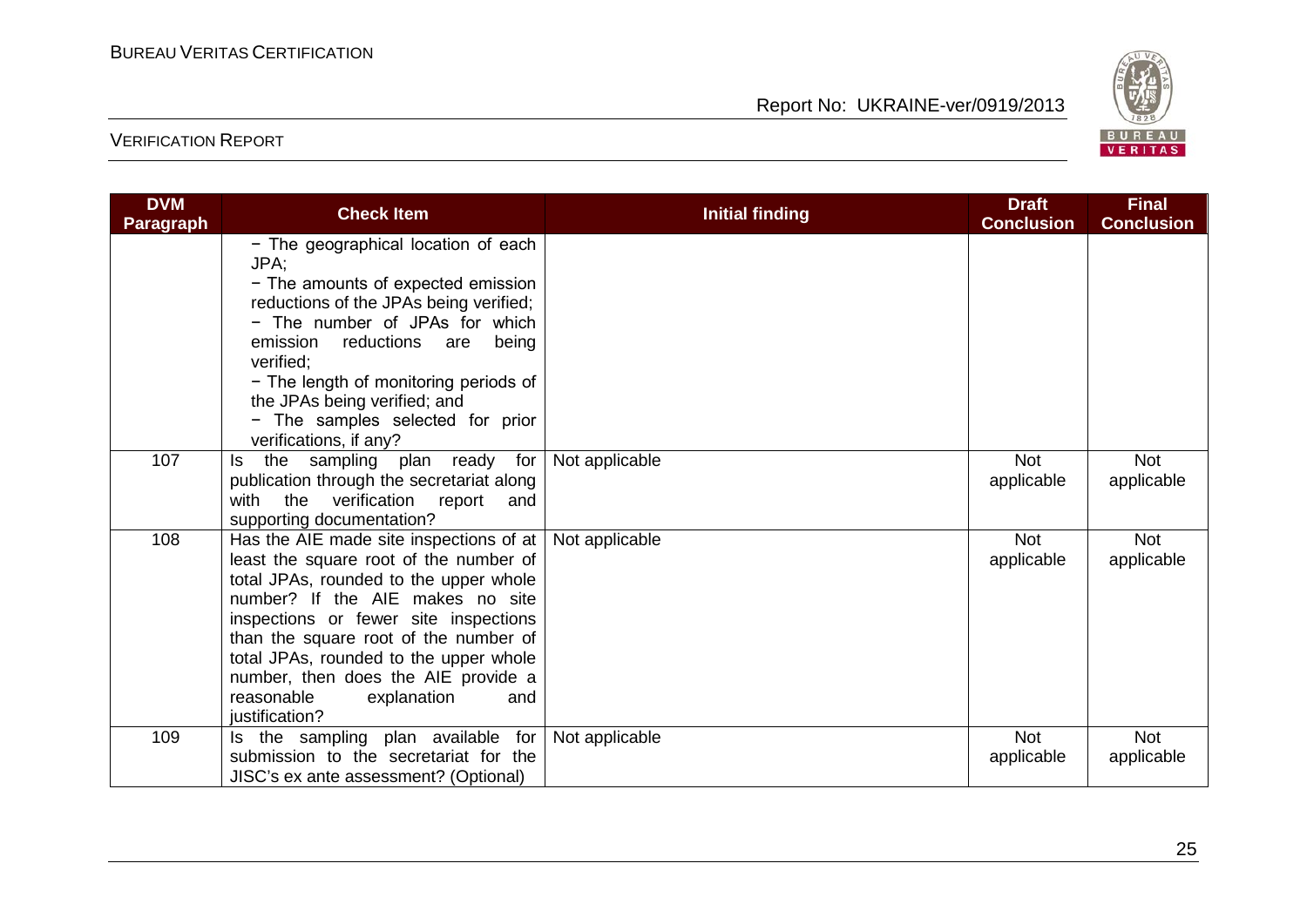

| <b>DVM</b><br>Paragraph | <b>Check Item</b>                                                                                                                                                                                                                       | Initial finding | <b>Draft</b><br><b>Conclusion</b> | <b>Final</b><br><b>Conclusion</b> |
|-------------------------|-----------------------------------------------------------------------------------------------------------------------------------------------------------------------------------------------------------------------------------------|-----------------|-----------------------------------|-----------------------------------|
| 110                     | If the AIE learns of a fraudulently   Not applicable<br>included JPA, a fraudulently monitored<br>JPA or an inflated number of emission<br>reductions claimed in a JI PoA, has the<br>AIE informed the JISC of the fraud in<br>writing? |                 | <b>Not</b><br>applicable          | <b>Not</b><br>applicable          |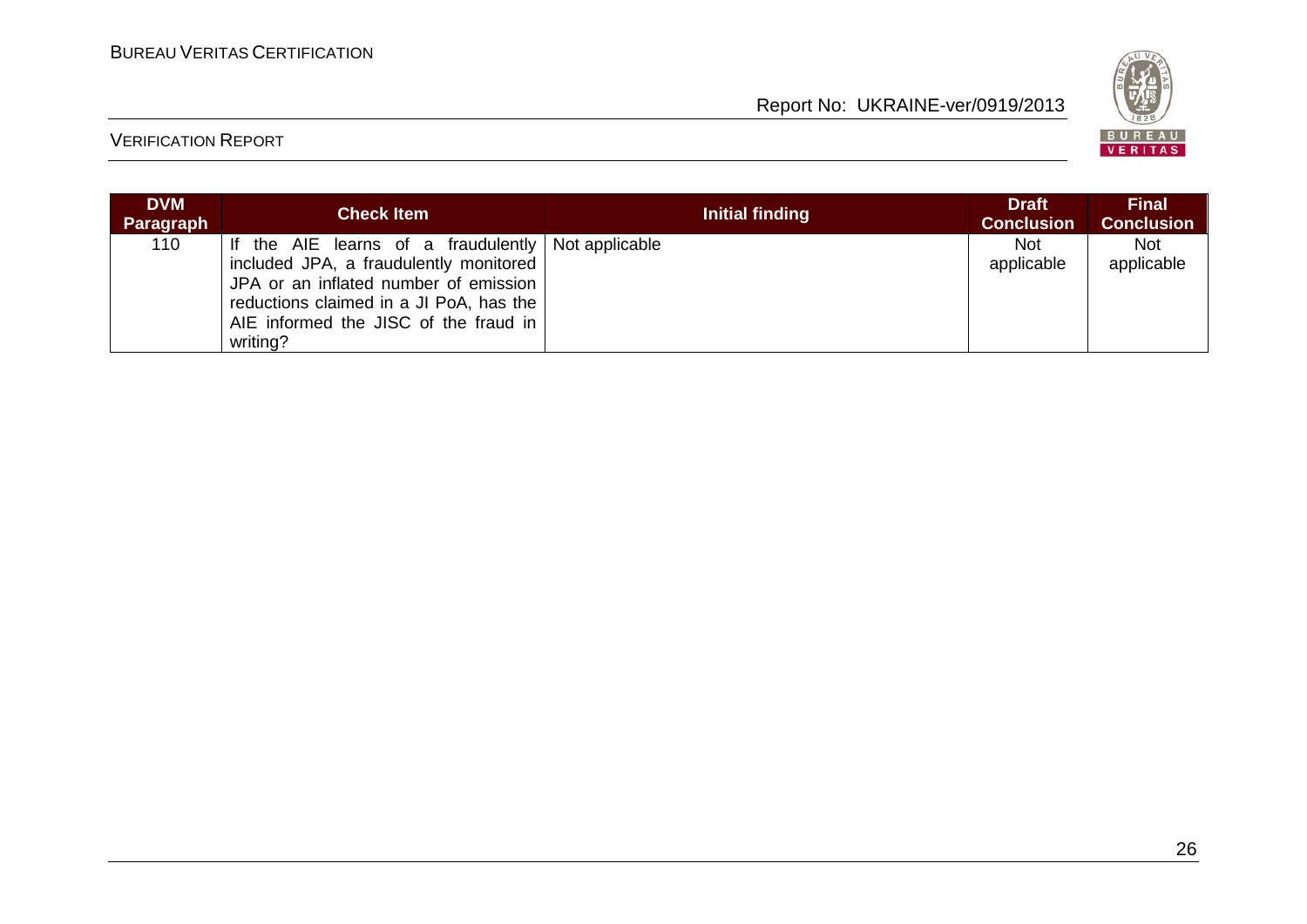

#### VERIFICATION REPORT

## **Table 2. Resolution of Corrective Action and Clarification Requests**

| Draft report clarifications and corrective<br>action requests by verification team                                                                                                                                                                                               | Ref. to<br><b>checklist</b><br>question in<br>table 1 | <b>Summary of project participant</b><br>response                                                                                                                                                                                                                                                                                                                                                                                   | <b>Verification team conclusion</b>                                             |
|----------------------------------------------------------------------------------------------------------------------------------------------------------------------------------------------------------------------------------------------------------------------------------|-------------------------------------------------------|-------------------------------------------------------------------------------------------------------------------------------------------------------------------------------------------------------------------------------------------------------------------------------------------------------------------------------------------------------------------------------------------------------------------------------------|---------------------------------------------------------------------------------|
| <b>CAR 01.</b> Please, provide detailed information<br>on the Letters of Approval (LoA) issued by the<br>parties involved in the monitoring report.                                                                                                                              | 90                                                    | The project was approved by the host<br>Party (Ukraine) - the Letter of Approval<br>No. 2092/23/7 dated 03/08/2012 issued<br>by the State Environmental Investment<br>Agency of Ukraine. The project was also<br>approved by the party $-$ buyer of the<br>emission reduction units (Switzerland) -<br>Letter of Approval No.J294-0485 dated<br>30/05/2012 issued by the Federal Office<br>for the Environment FOEN of Switzerland. | CAR 01 is closed as necessary<br>corrections were made in the MR<br>version 02. |
| CAR 02. The national inventory report of<br>anthropogenic greenhouse gas emissions by<br>sources and removals by sinks in Ukraine for<br>1990-2009 is stated as the data source for<br>parameters in Tables 4 and 5 of the MR. But<br>the Inventory for 1990-2010 shall be used. | 95(b)                                                 | The<br>national inventory<br>report of<br>anthropogenic greenhouse gas emissions<br>by sources and removals by sinks in<br>Ukraine for 1990-2010 was used to<br>determine certain parameters. Refer to<br>the MR version 02.                                                                                                                                                                                                        | CAR 02 is closed as necessary<br>corrections were made.                         |
| CL 01. Please, explain the difference between<br>emission reductions achieved in the monitoring<br>period of 01/01/2012-30/06/2012 and stated in<br>the MR and the values of emission reductions<br>estimated in the PDD version 02 for the same<br>period.                      | 95(b)                                                 | Estimation of emission reductions stated<br>in the registered PDD was made on the<br>basis of historical and projected data.<br>Calculation of emission reductions, which<br>is provided in the monitoring report was<br>conducted using actual monitoring data<br>for the monitoring period of 01/07/2012-<br>31/12/2012. In this case, the amount of                                                                              | CL.<br>-01<br>closed<br>the<br>was<br>as<br>clarification was provided.         |